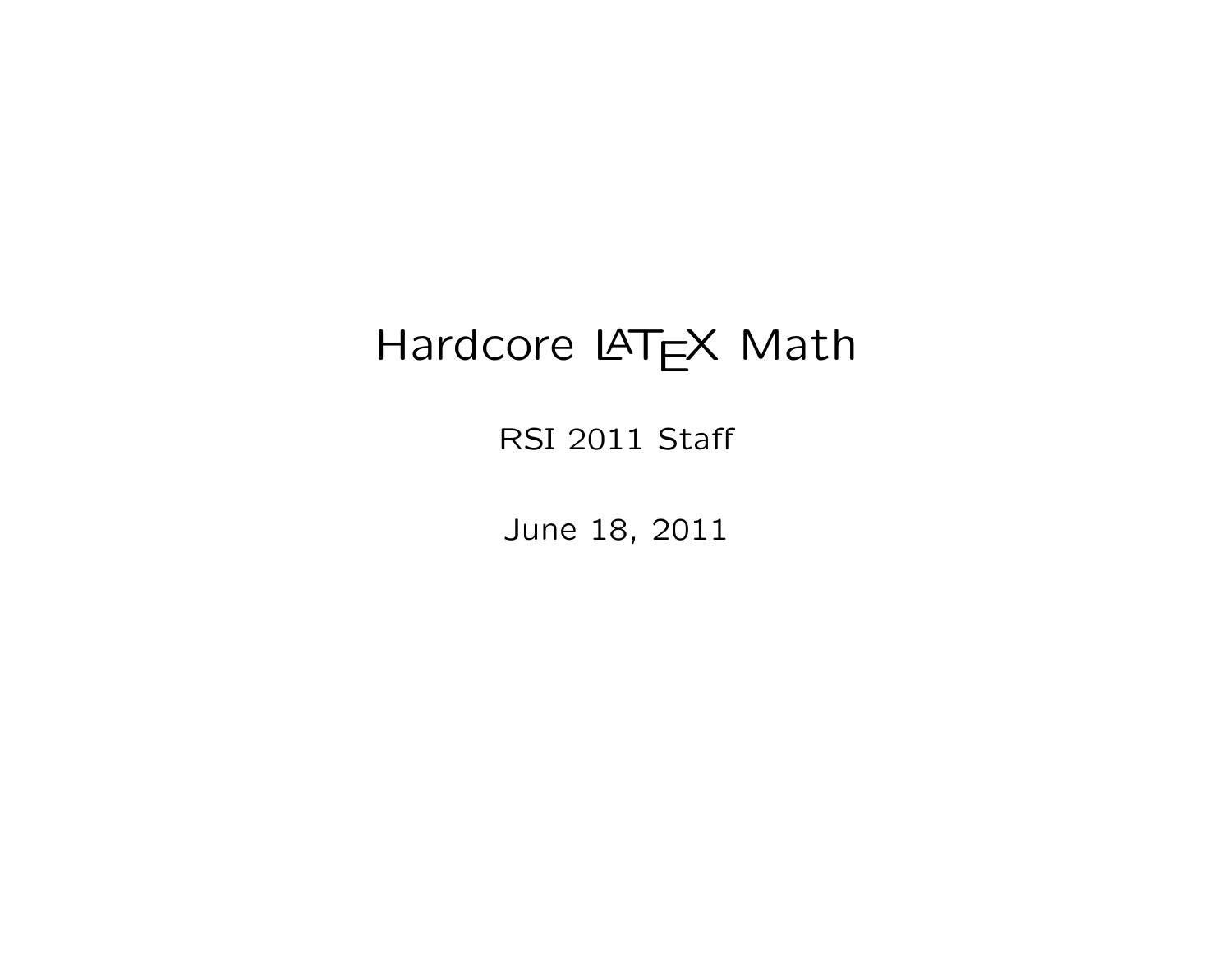#### Part I: basic features

- Review
- Theorems and proofs such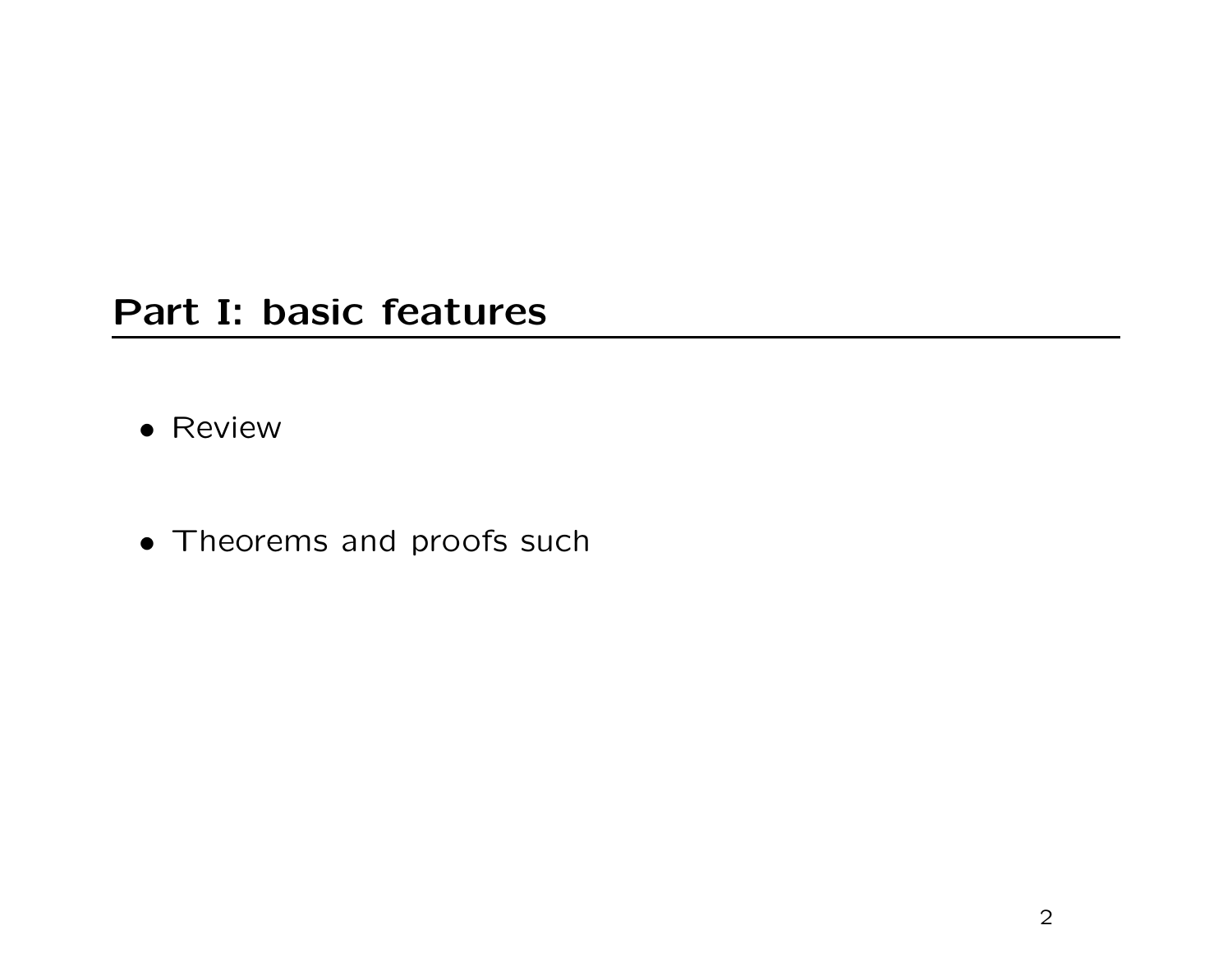Use  $\frac{1}{2}$ ...\$ or  $\langle$ ... $\rangle$  for text math mode and  $\langle$ [... $\rangle$ ] or  $\frac{1}{2}\$ ...\$\$ for display math mode:

This sentence refers to integers  $n\$  and  $\(m)$  and reminds you that  $\{ \$  \int\_0^\infty e^{-t} dt = 1. \]

This sentence refers to integers n and m and reminds you that

$$
\int_0^\infty e^{-t}dt = 1.
$$

It's probably better to use  $\frac{1}{2}$ ...  $\frac{1}{2}$  than  $\langle \ldots \rangle$ , because dollar signs are more traditional, and thus easier to read. But for displayed equations,  $\{.\,. \}\$  is preferable.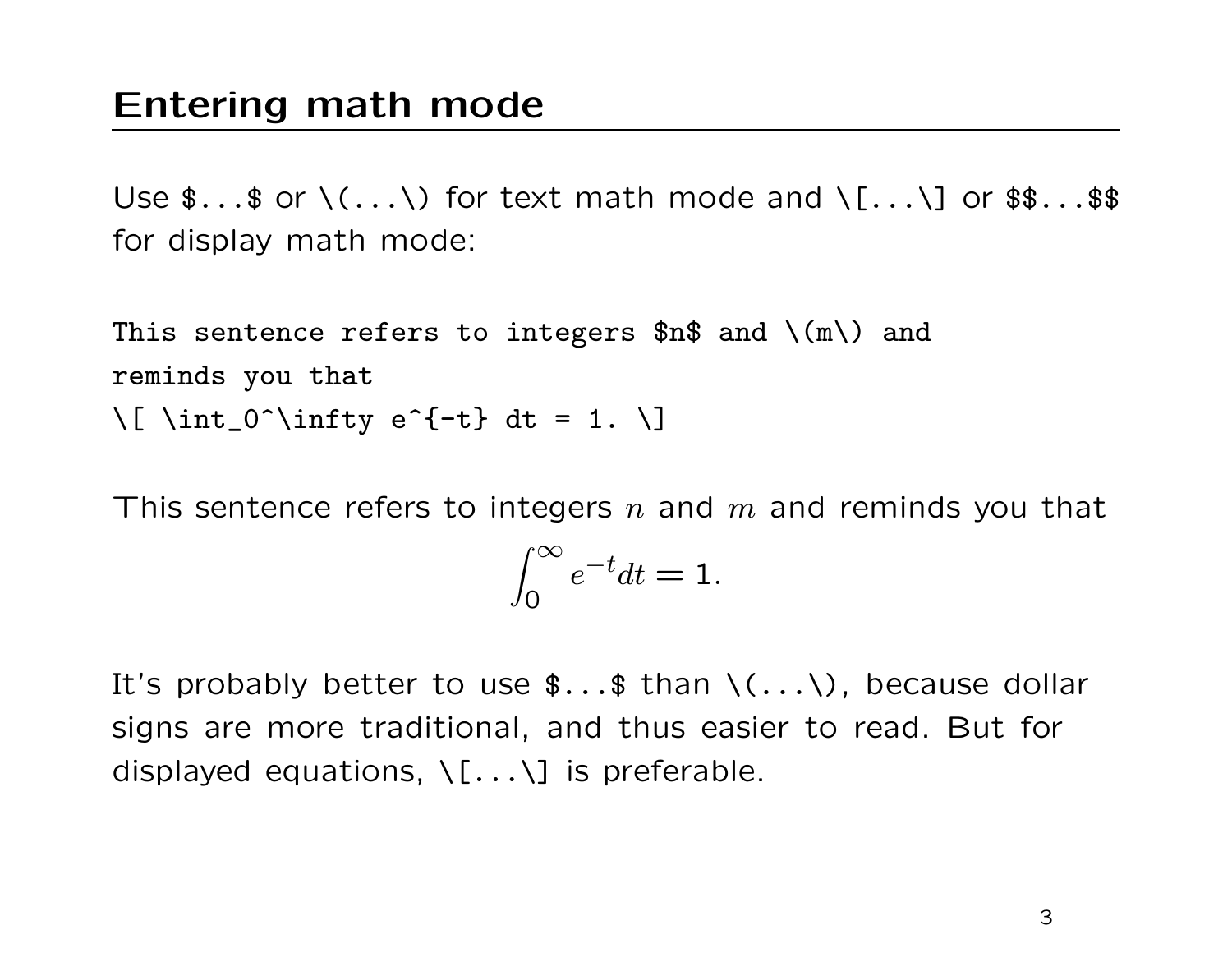### Punctuation

Inline equations should not contain punctuation belonging to the sentence.

Because the ideal  $I\$  contains  $x\$ , ...

Displayed equations that end sentences should contain a period.

Therefore, the value of the integral is  $\lceil \int_{0}^{\infty} \int_{0}^{\infty} \int_{0}^{\infty} e^{-(t)} dt = 1. \right\rceil$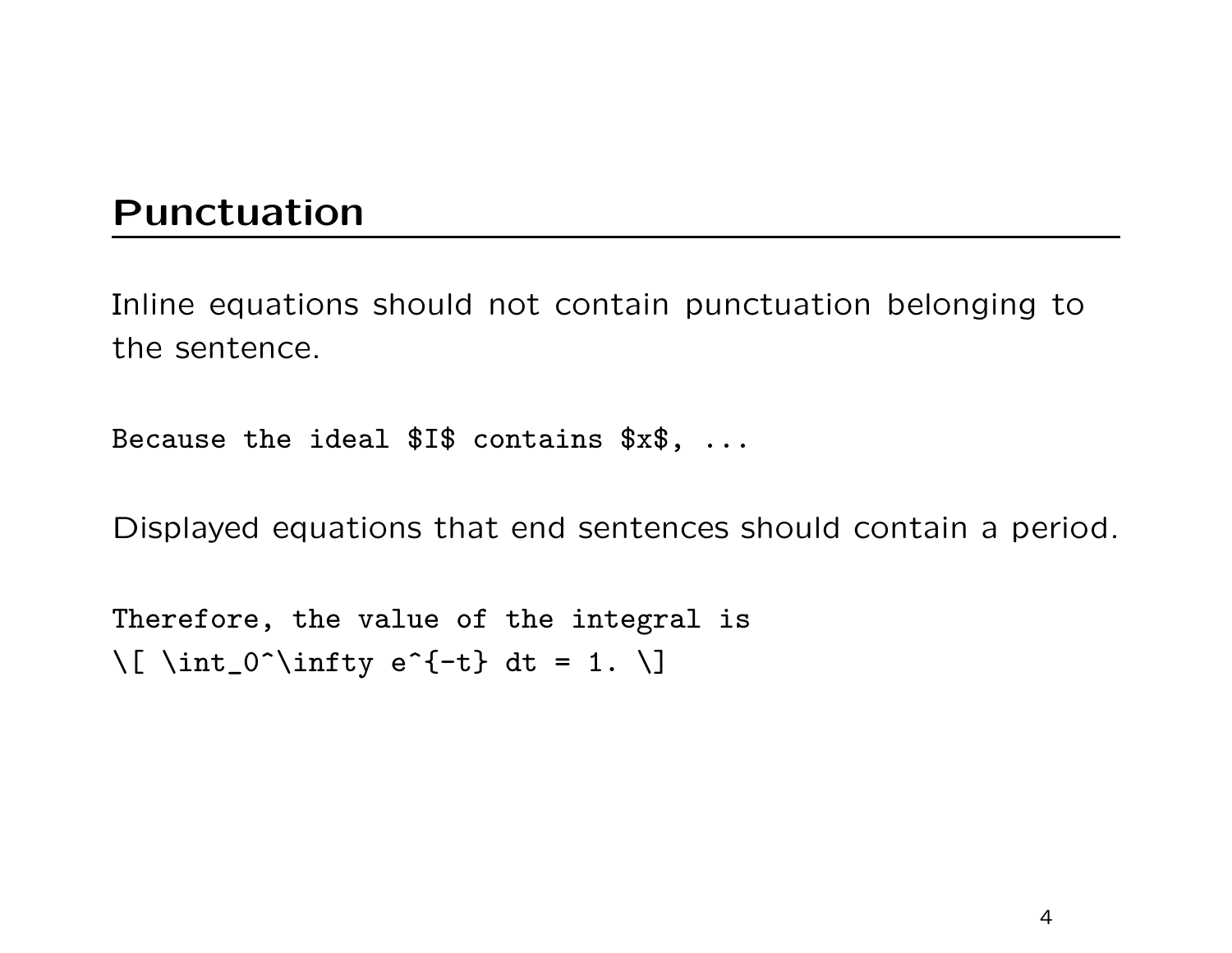Use the equation environment to create a numbered equation. Put a label inside it using \label{foo} and then use \ref{foo} to typeset the equation number. Preferred: You can type \eqref{foo} to add parentheses automatically.

It follows that \begin{equation} \label{verywrong} 6 \times  $9 = 42$ . \end{equation} From \eqref{verywrong} we can deduce we screwed up somewhere.

It follows that

$$
6 \times 9 = 42. \tag{1}
$$

From (1) we can deduce we screwed up somewhere.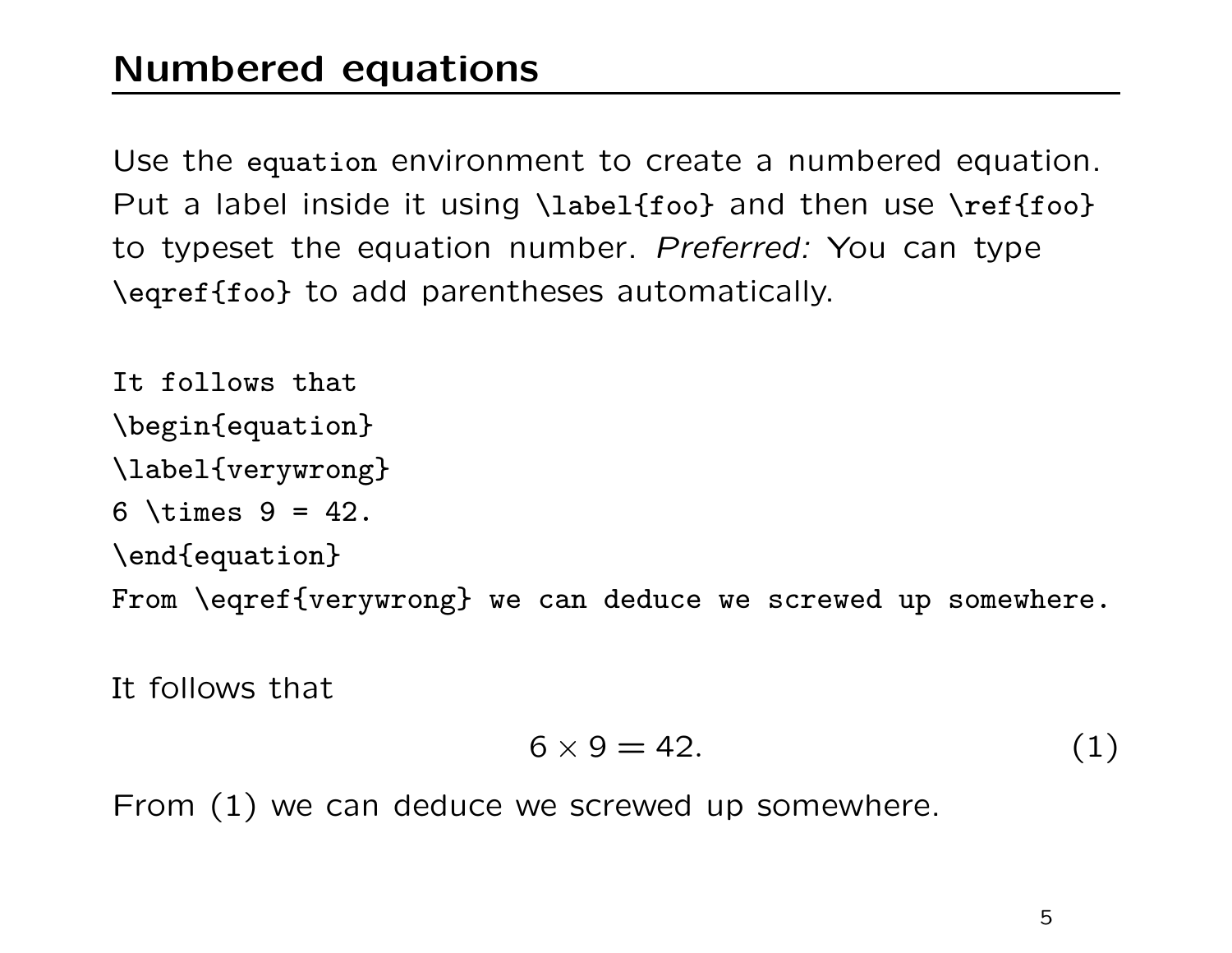For most variables with one-character names, just type the character in math mode:  $x + y$  for  $x + y$ .

For Greek letters, backslash their names:  $\lambda, \theta, \delta$  \beta, \Gamma\$ for  $\alpha, \beta, \Gamma$ . (There is no \$\Alpha\$; simply use \$A\$.)

For long names, there are two tasteful options:

\[ \mathit{long\\_variable\\_name} + \text{roman name} = 240 \]

 $long\_variable\_name + roman name = 240$ 

Don't just type a long name into math mode or you'll get  $longvariable name.$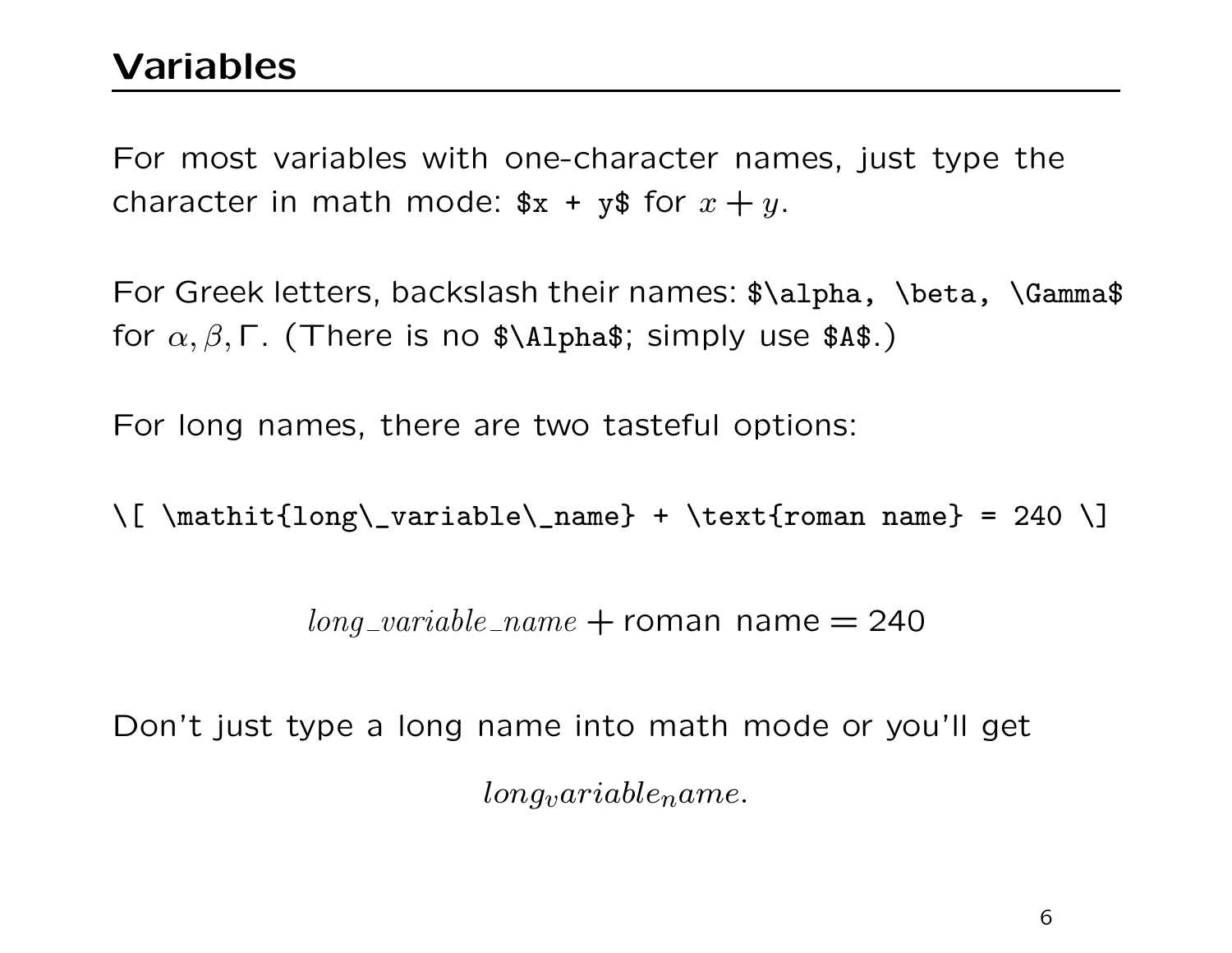### Variables in other fonts

- A  $\mathcal{A}$   $\mathcal{A}$
- $F$  \mathcal{F} (capitals only)
- $\mathbb{Z}$  \mathbb{Z} (capitals only)
- ab \mathfrak{ab}
- $\mathscr{L}$  \mathscr{L} (capitals only; requires mathrsfs package)

Put only the variable inside the font-changing command:

```
\[\ \{\mathsf{rank}\{c\}(\mathsf{rank}\{a\} + \mathsf{rank}\{b\})\]\]
```
 $c(a + b)$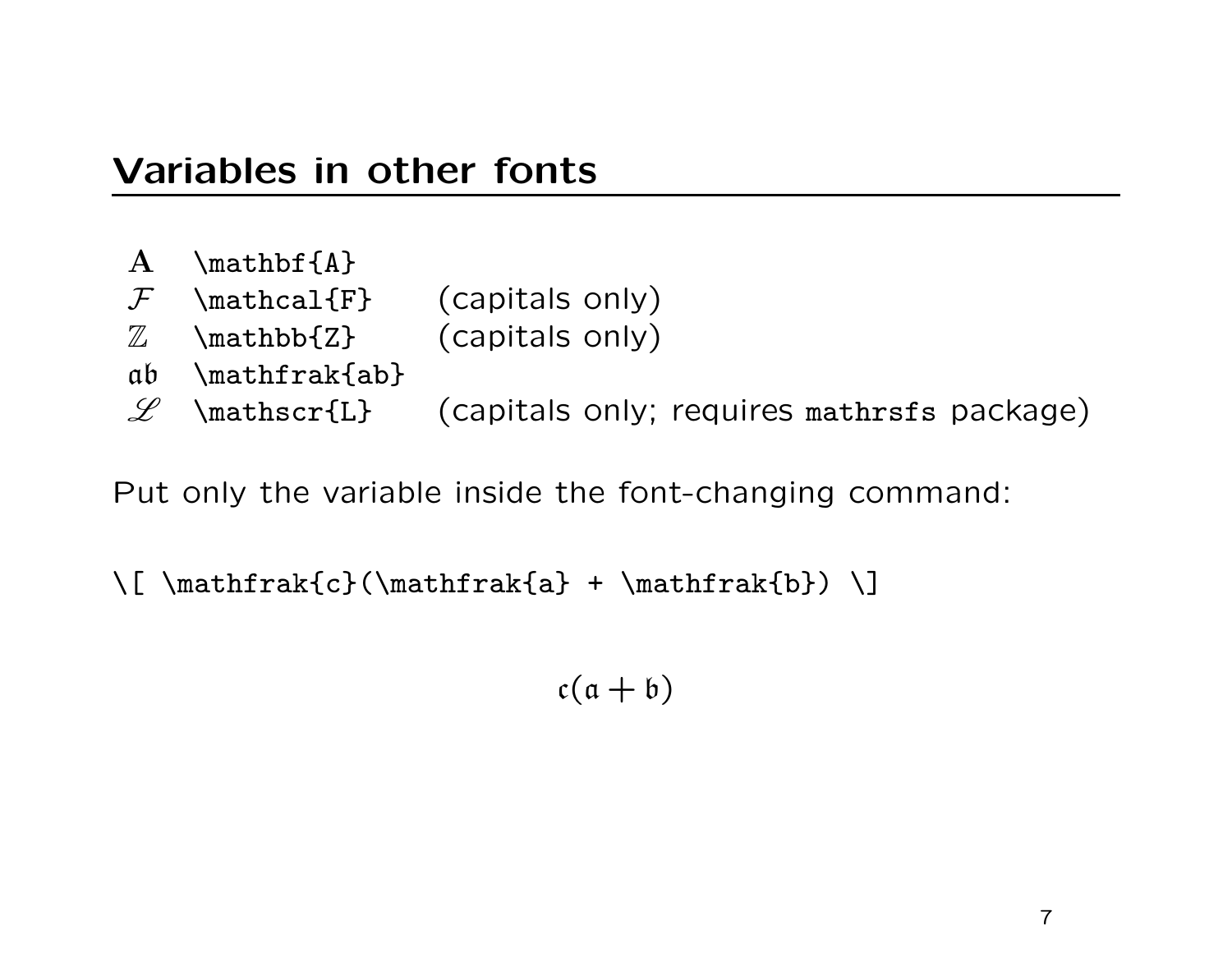Many notations like  $sin(x)$  and log(x) are typeset in upright characters. Say  $\sin(x)$ ,  $\log(x)$ , etc. For comparison,  $\sin(x)$ produces  $sin(x)$ , which is italicized.

For the condition under \lim, \max, or the like, use a subscript:

```
\lceil \frac{\{x\to 0 \in I\}}{1/x} = 0 \rceil
```
lim  $x \rightarrow \infty$  $1/x = 0$ 

(Note that subscripts and superscripts which are more than one character need brackets. For instance,  $10^10$  appears as  $10^10$ .)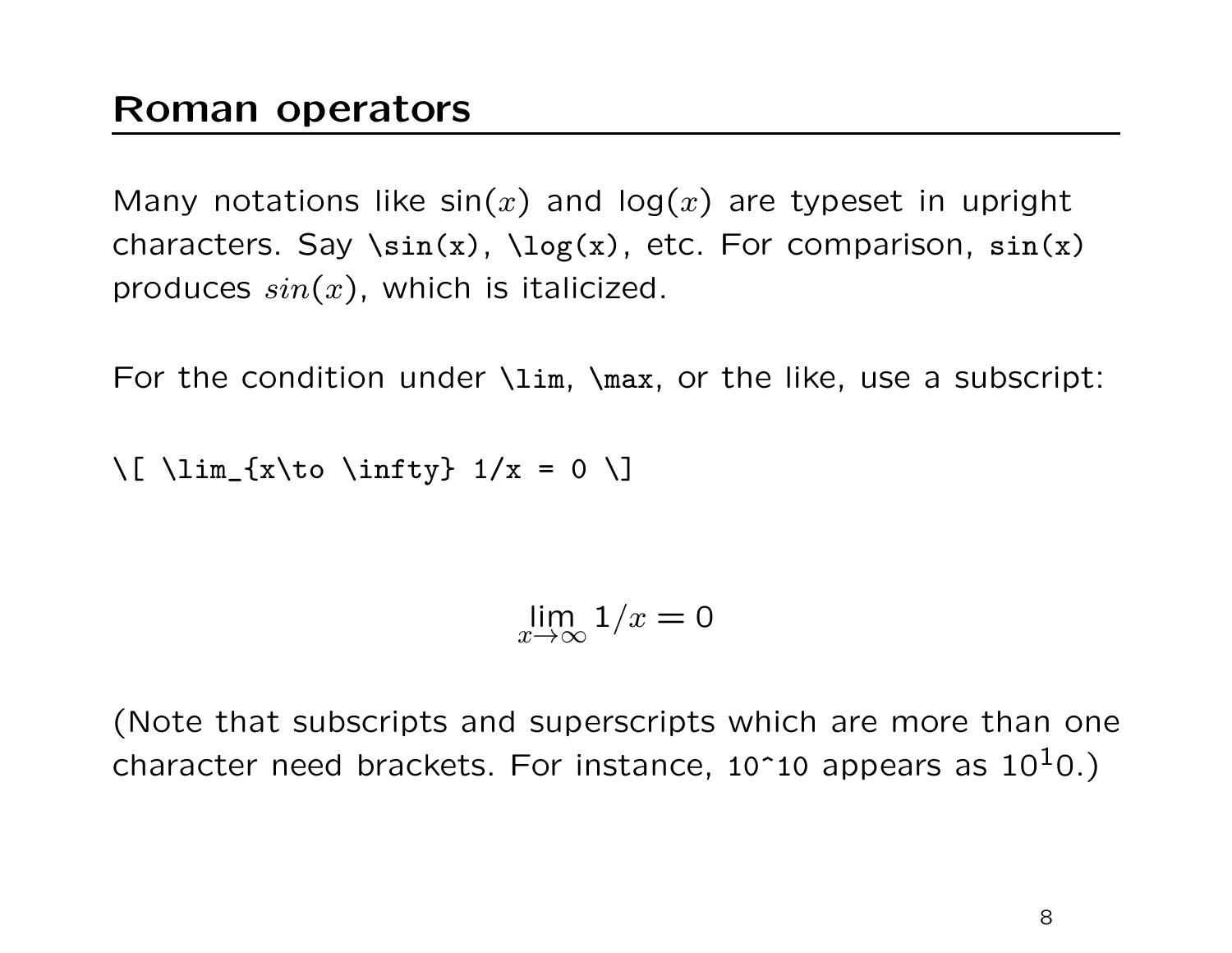## Defining your own operators

To define your own, say

\DeclareMathOperator{\spec}{Spec}

in preamble.tex and then use  $\gamma = \gamma s$  for Spec A[x]. You can also type \$\operatorname{Spec} A[x]\$ to get the same result without defining a command.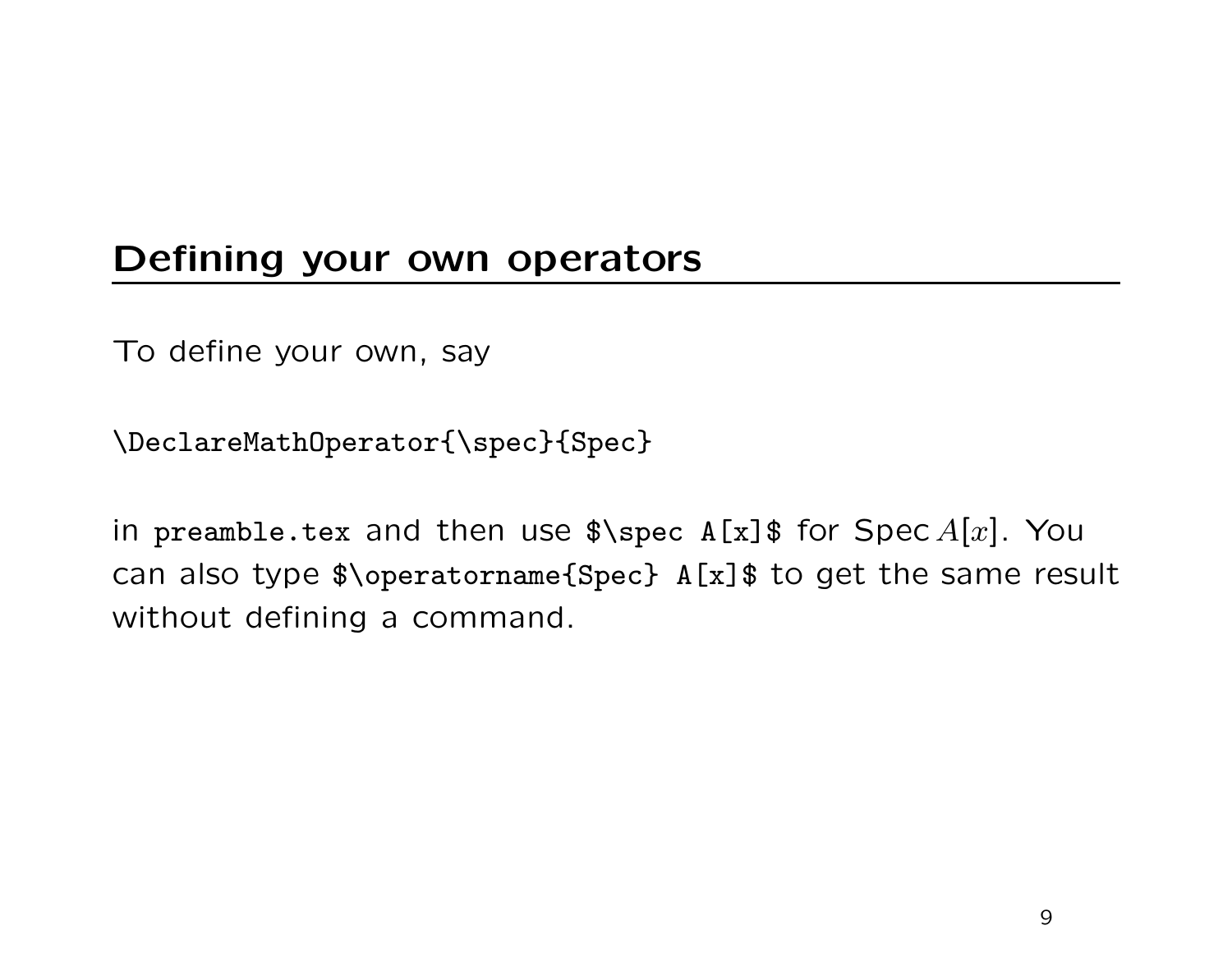# Big operators

For big operators such as sums (\sum), products (\prod), and integrals (\int), use subscripts and superscripts to get the limits:

 $\lceil \frac{1}{\int_{1}^{{\infty}} \frac{d}{x^2} = 1. \right\rceil$ 

$$
\int_1^\infty \frac{dx}{x^2} = 1.
$$

 $\lceil \sum_{k=1}^{{\infty}} \frac{1}{k^2} = \frac{\pi^2}{6}. \lceil \$ 

$$
\sum_{k=1}^{\infty} \frac{1}{k^2} = \frac{\pi^2}{6}.
$$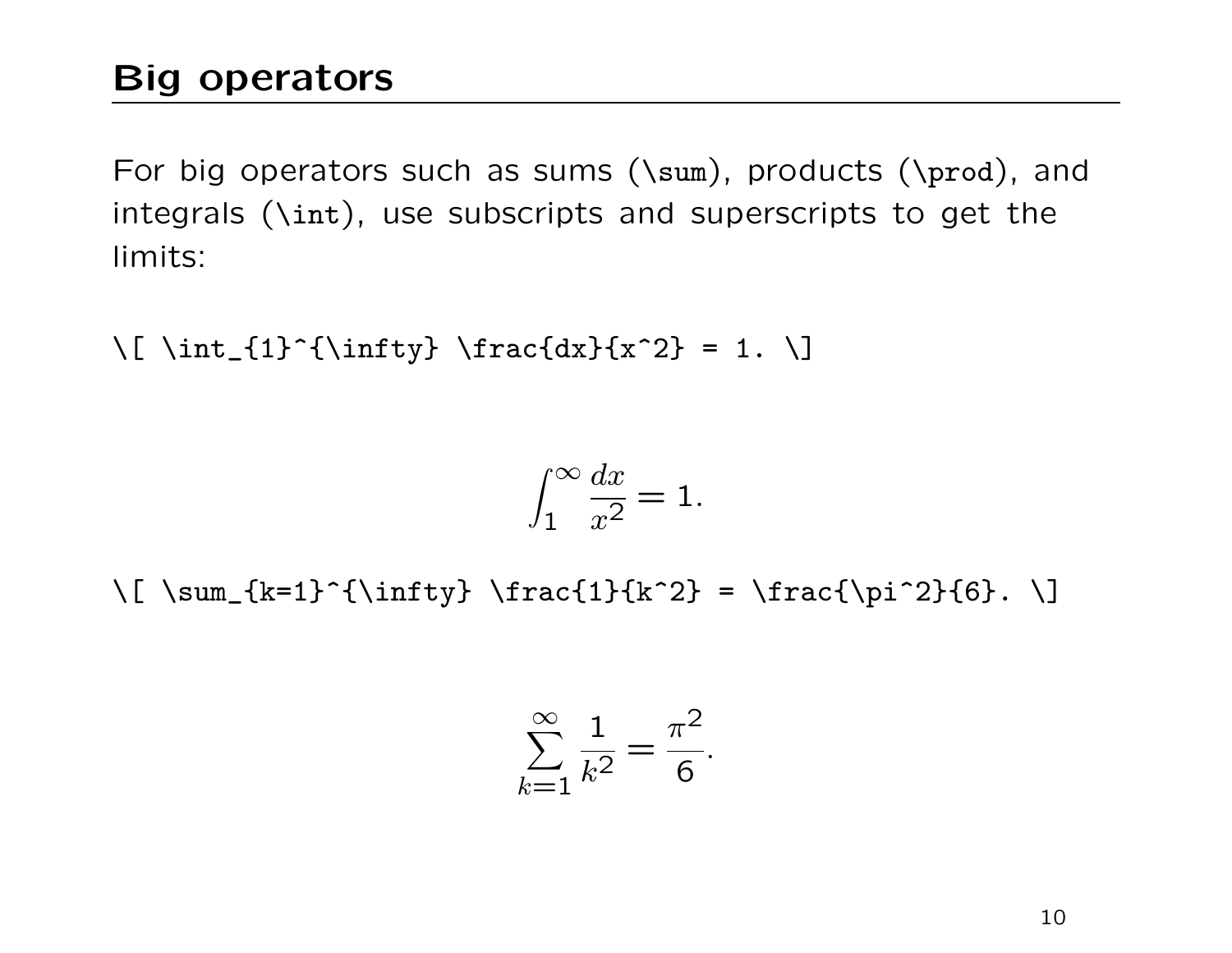After a couple of declarations, you can do this:

\begin{theorem} Herding cats is hard. \end{theorem} Theorem 1. Herding cats is hard.

\begin{lemma}[Smith, 1972] Herding alligators is harder, and much more dangerous besides. \end{lemma} Lemma 1 (Smith, 1972). Herding alligators is harder, and much

more dangerous besides.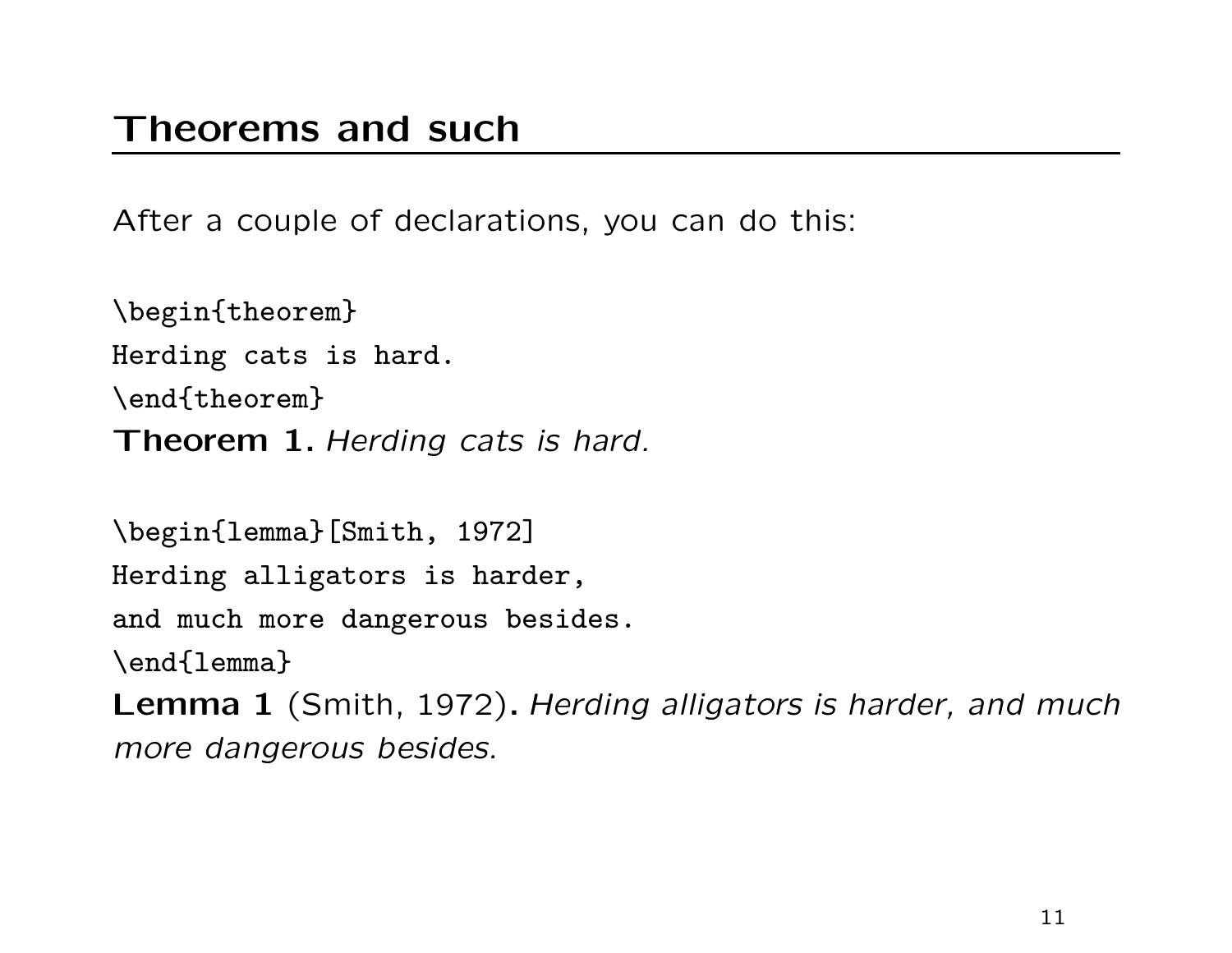Before using theorem and lemma, I had to do this:

```
\newtheorem{theorem}{Theorem}
\newtheorem{lemma}{Lemma}
```
The first argument is the internal name, so the word you put in the \begin{} and \end{} statements. The second argument is the external name, so it appears in the document before the number.

Each theorem type has its own counter (hence Theorem 1 and Lemma 1 in the previous example).

Put these declarations in preamble.tex.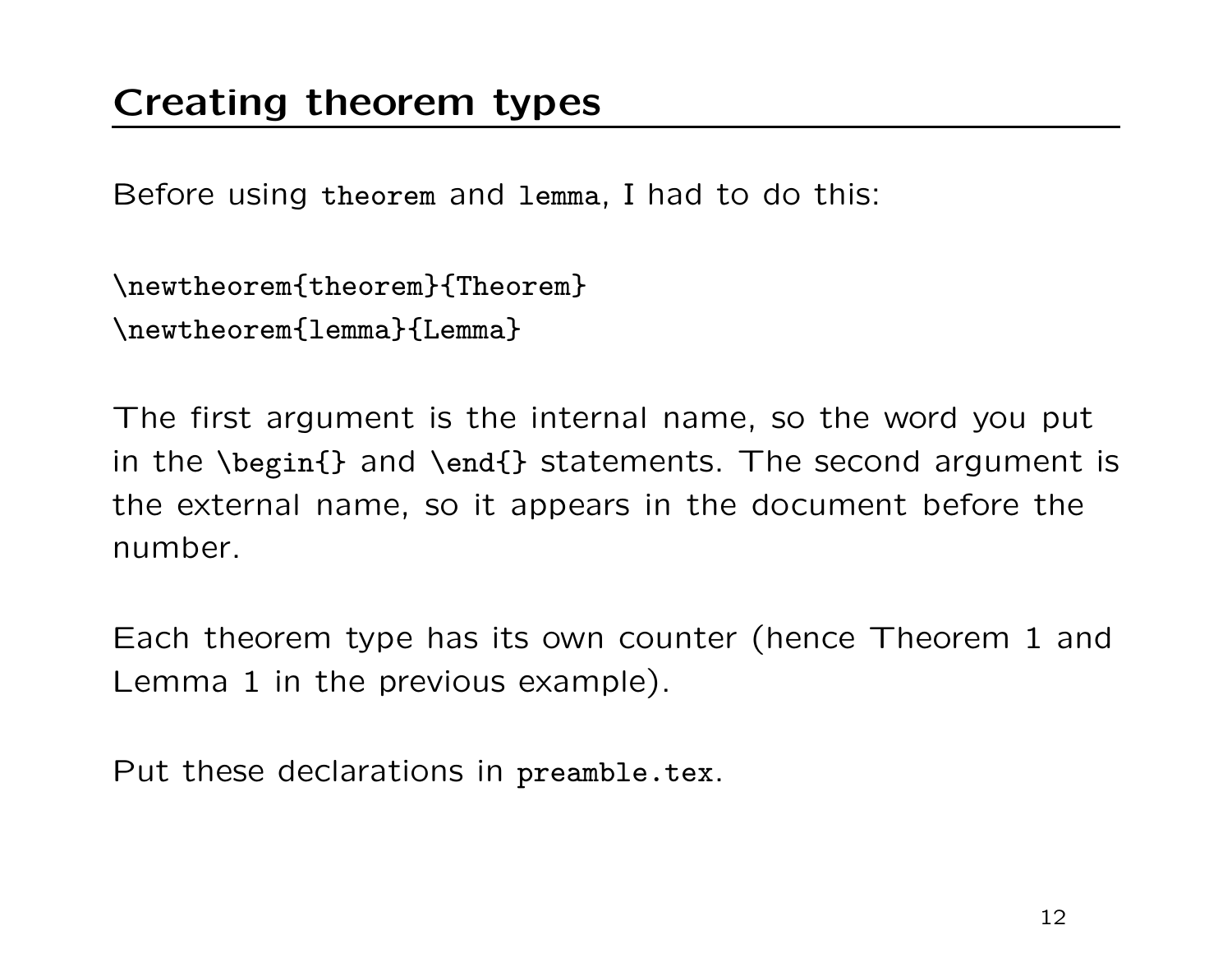```
\newtheorem{prop}{Proposition}
\newtheorem{propdef}[prop]{Proposition-Definition}
```
The optional argument [prop] says that Proposition-Definitions should be numbered in the same series as Propositions.

```
\begin{prop}[Lucas, 1977]
Swordplay obviates acting.
\end{prop}
\begin{propdef}[Lucas, 1999]
There exist painfully inane characters. A maximal such
character in a film is \emph{of Jar-Jar type}.
\end{propdef}
```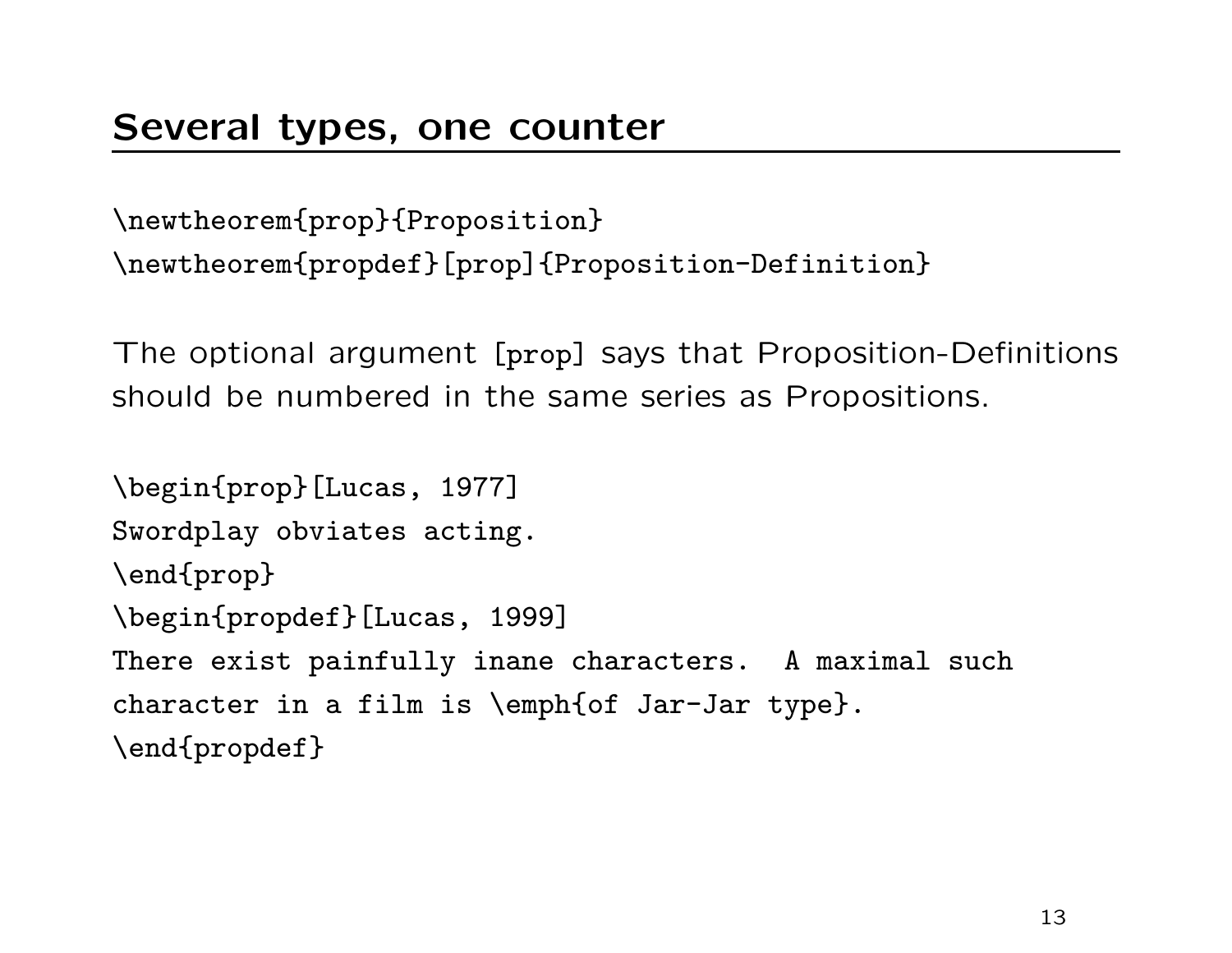# Several times, one counter (continued)

Proposition-Definitions and Propositions are not numbered separately: Proposition 1 (Lucas, 1977). Swordplay obviates acting. Proposition-Definition 2 (Lucas, 1999). There exist painfully inane characters. A maximal such character in a film is of Jar-Jar type.

Note also that we used emph instead of textit.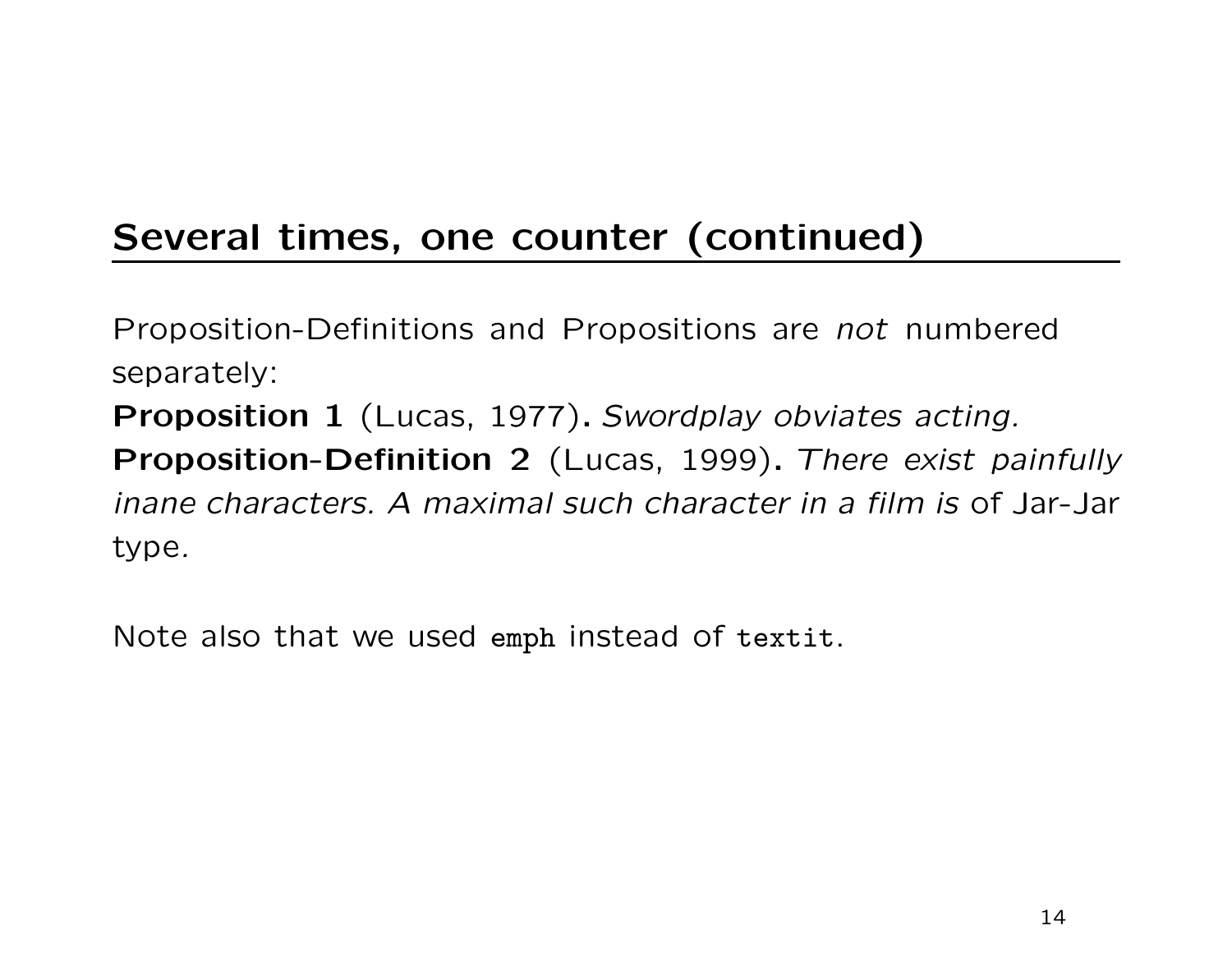# Counting within sections, subsections, etc.

You can do

\newtheorem{remark}{Remark}[section]

to make Remarks numbered separately within each section ("Remark 5.3" for the third Remark in Section 5).

Similarly \newtheorem{remark}{Remark}[subsection] would make "Remark 5.2.1" and the like.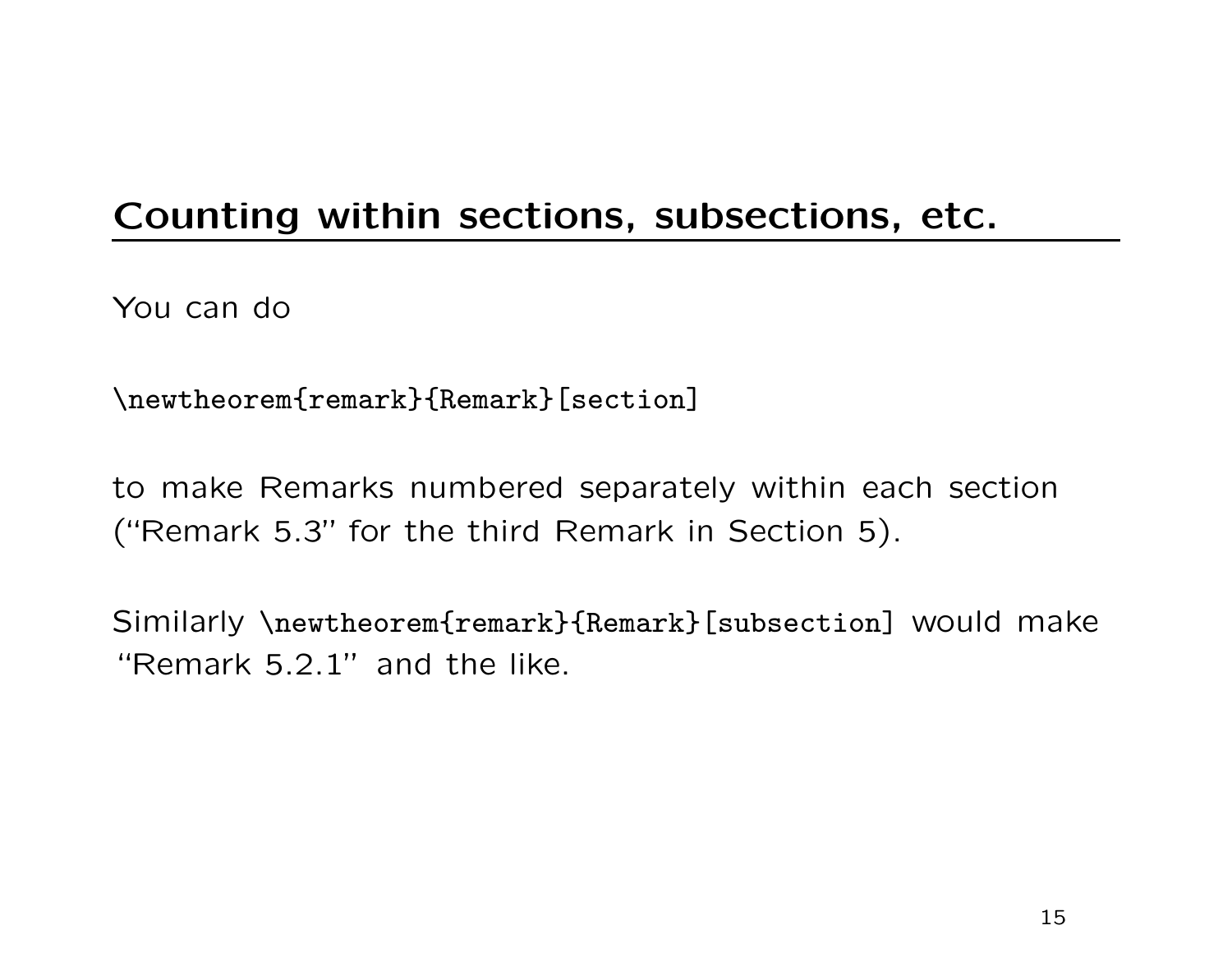### More with theorems: styles and numbering

You can use three built-in "styles" to specify how you want your theorem heading to appear. You can also define your own if these aren't enough. Additionally, using an \* makes a theorem type unnumbered.

\theoremstyle{plain}% default \newtheorem{thm}{Theorem}[section] \newtheorem{lem}[thm]{Lemma} \newtheorem{prop}[thm]{Proposition} \newtheorem\*{cor}{Corollary} \newtheorem\*{KL}{Kleins Lemma}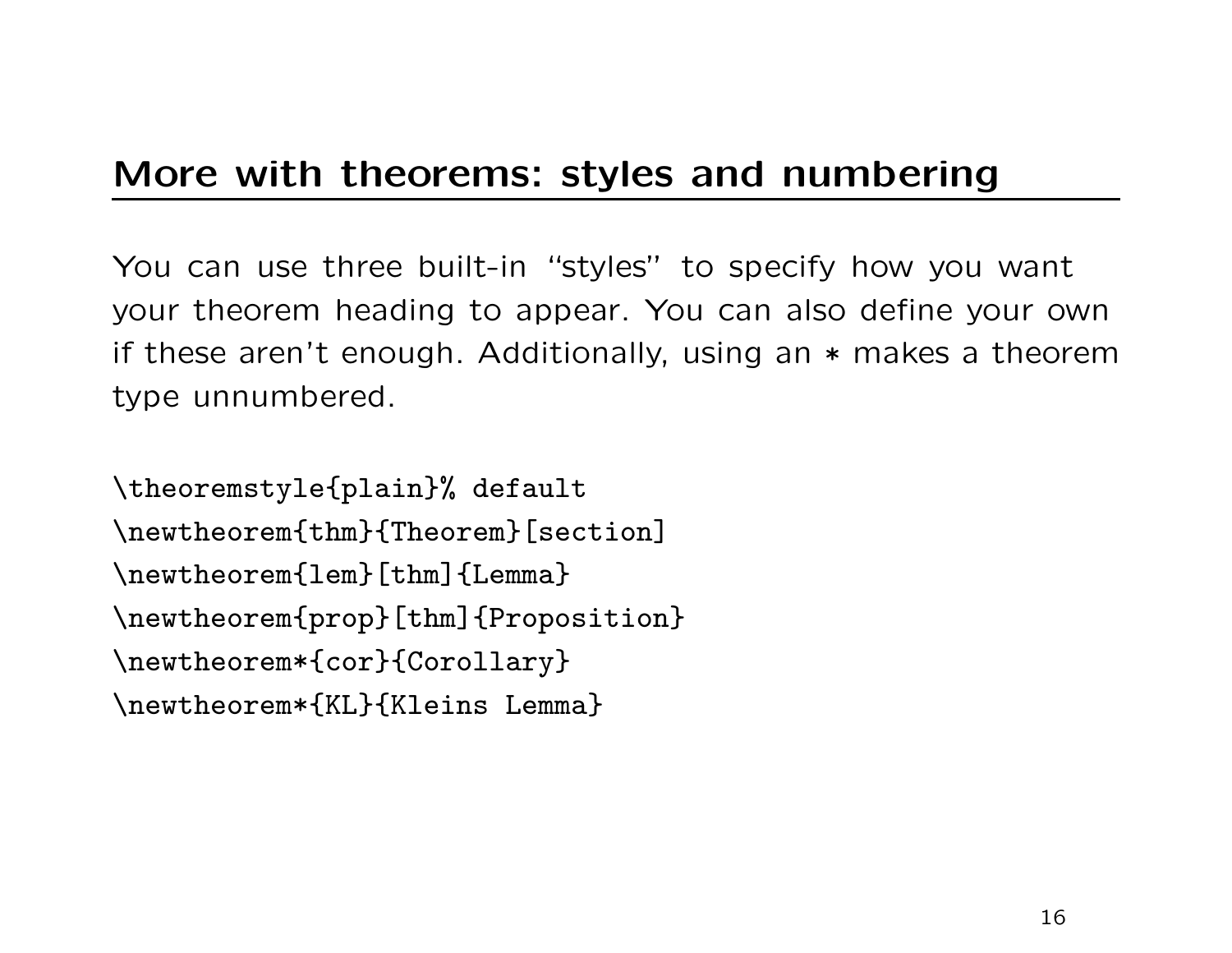# More with theorems (continued)

\theoremstyle{definition} \newtheorem{defn}{Definition}[section] \newtheorem{conj}{Conjecture}[section] \newtheorem{exmp}{Example}[section]

\theoremstyle{remark} \newtheorem\*{rem}{Remark} \newtheorem\*{note}{Note} \newtheorem{case}{Case}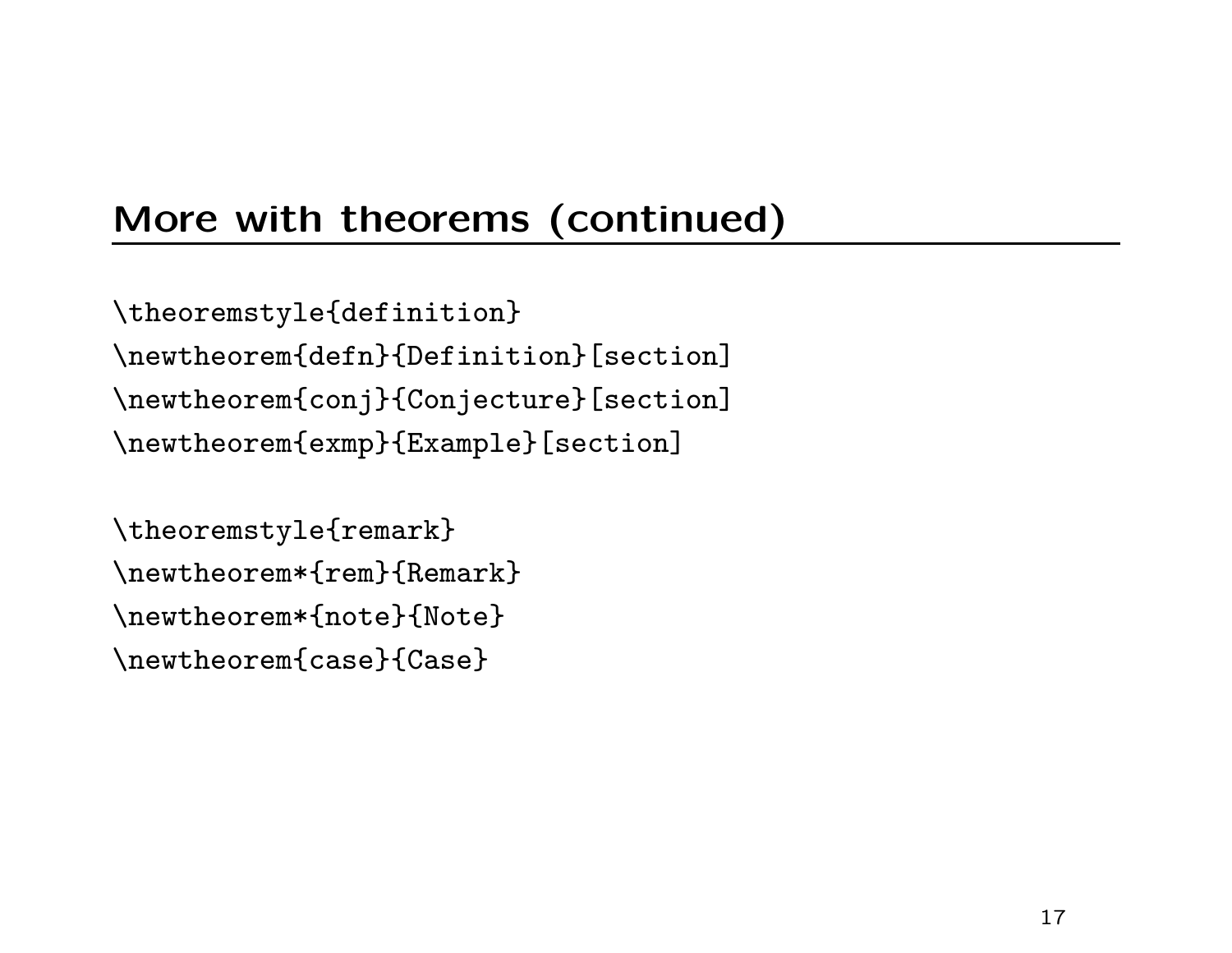The proof environment automatically places a QED symbol at the end of your proof:

\begin{proof}[Proof of the Main Theorem] Combining Lemma~\ref{lem:smith} and Definition~\ref{def:smith}, we see that  $\mu(x)=17\$ . \end{proof}

Proof of the Main Theorem. Combining Lemma 1 and Definition 3, we see that  $\mu(x) = 17$ .

For some reason, amsmath doesn't appear to contain the proof environment, so you might need to add \usepackage{amsthm} to preamble.tex.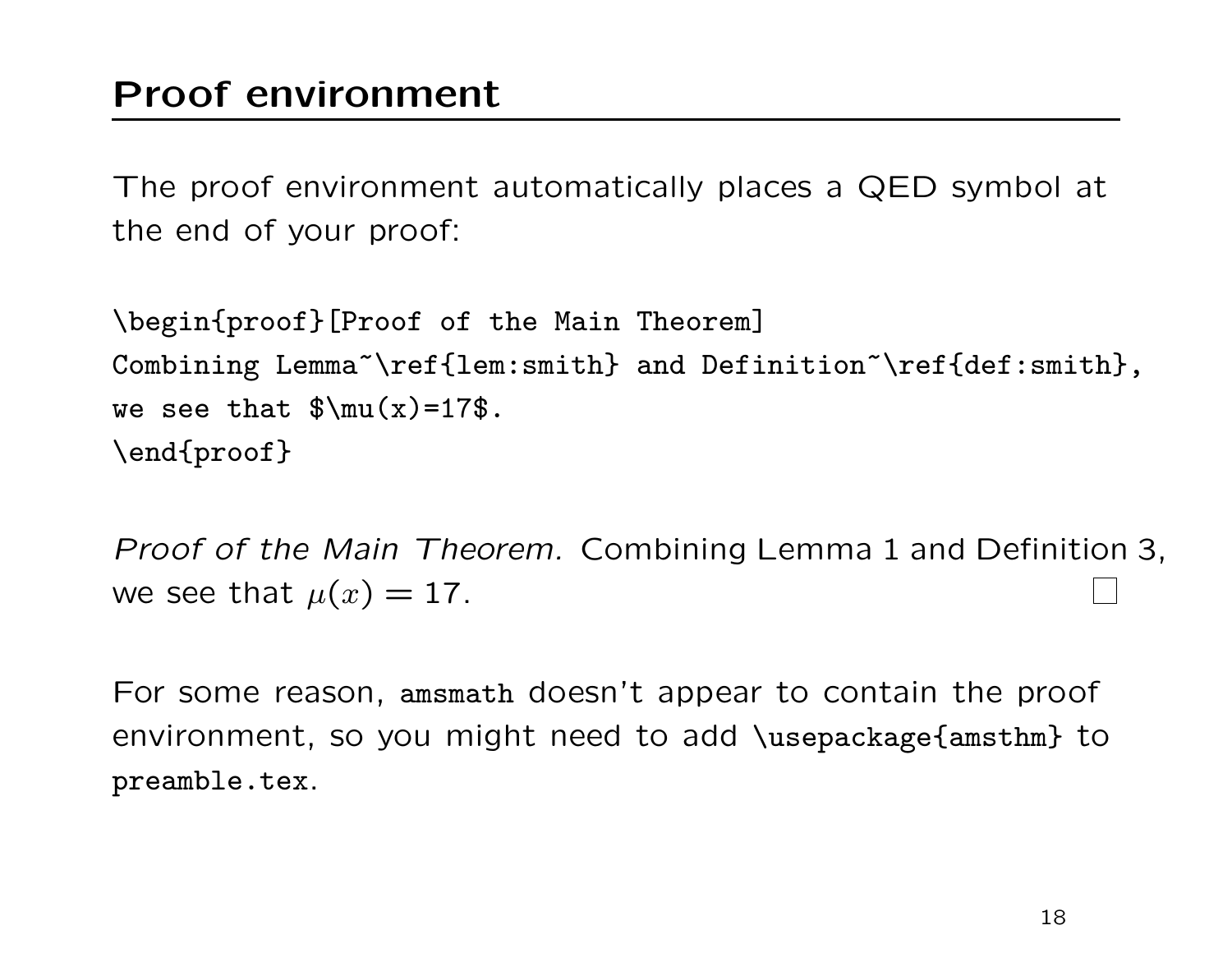# Moving the QED

Sometimes, the box appears on an empty line:

Proof.

$$
G(t) = L\gamma! \, t^{-\gamma} + t^{-\delta}\eta(t)
$$

\begin{proof} \begin{equation\*} G(t)=L\gamma!\,t^{-\gamma}+t^{-\delta}\eta(t) \qedhere \end{equation\*} \end{proof}

Proof.

$$
G(t) = L\gamma! t^{-\gamma} + t^{-\delta}\eta(t)
$$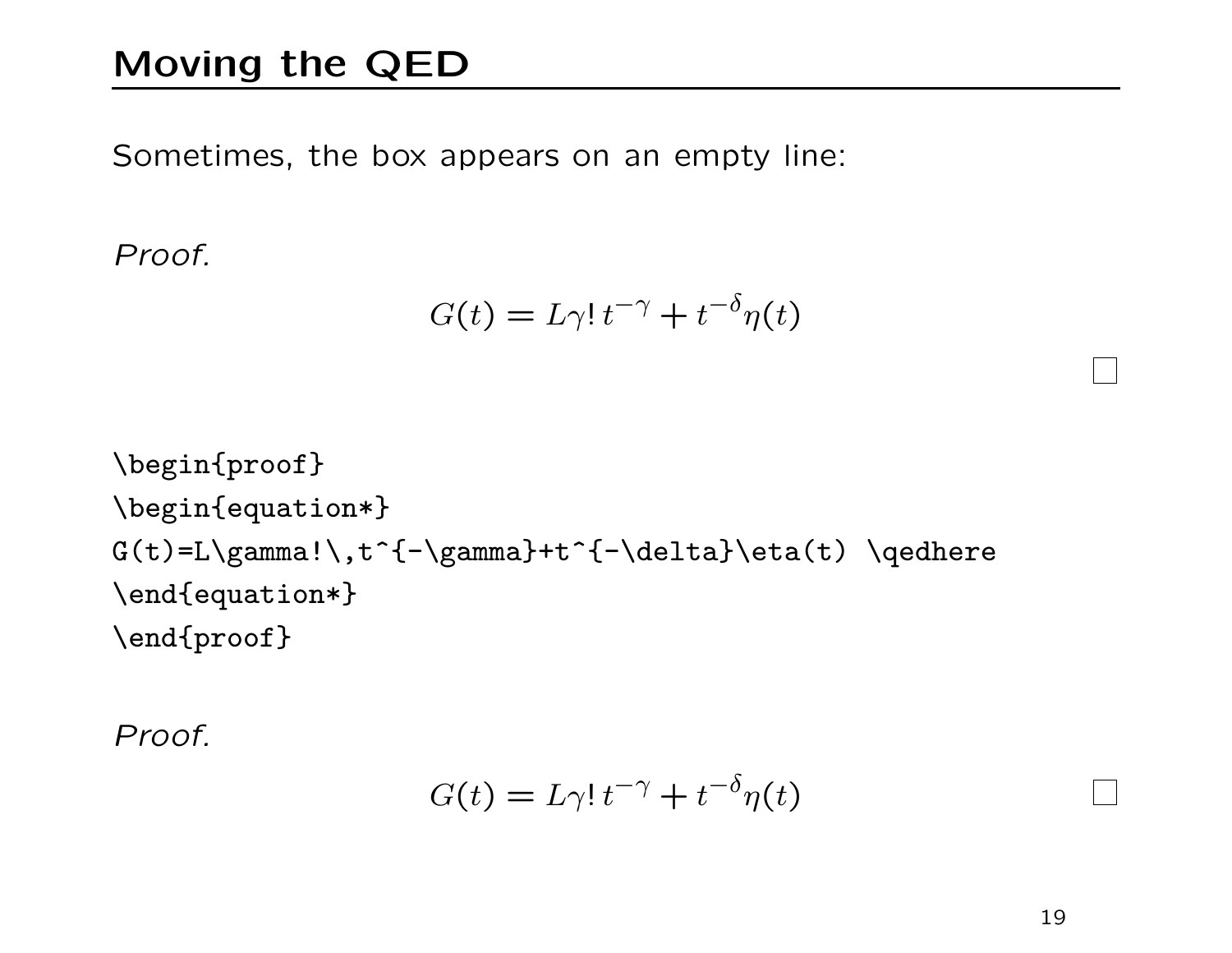### Part II: breaking and stacking

- multline, for breaking lines in long equations
- gather and align, for several equations in one display
- pmatrix and variants, for matrices
- \substack, for stacking conditions under big operators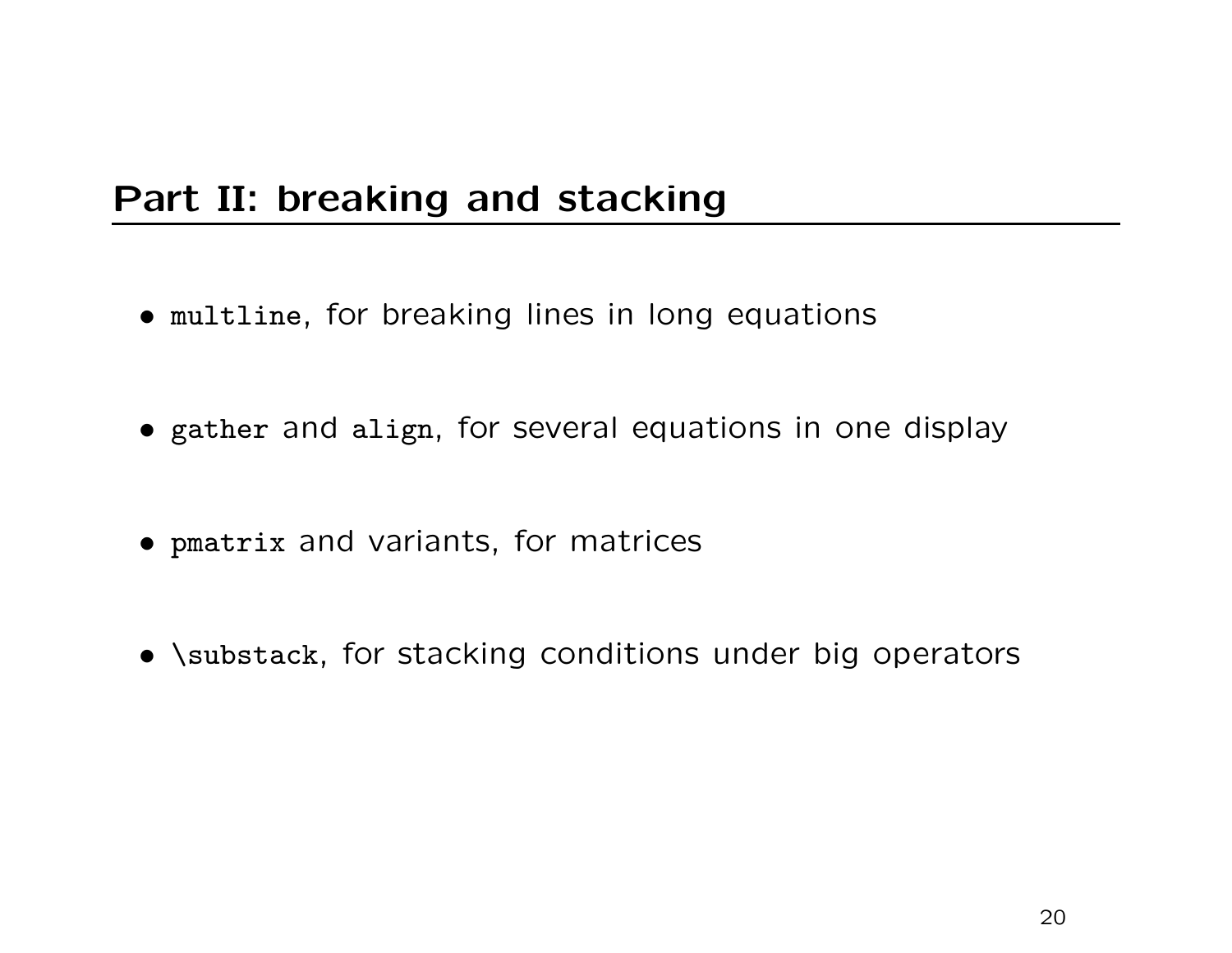# Breaking lines in displayed equations

Don't try to use \\ to force a line break in a displayed equation. It won't work. Instead, use the multline environment:

\begin{multline}  $X = a + b + c + d + e + f + g \$ + h + i + j + k + l \end{multline}

$$
X = a + b + c + d + e + f + g + h + i + j + k + l + m
$$
  
+  $n + o + p + q + r + s + t + u$  (2)

The variant multline\* gives an unnumbered equation.

In a display, always break the line before a binary operator.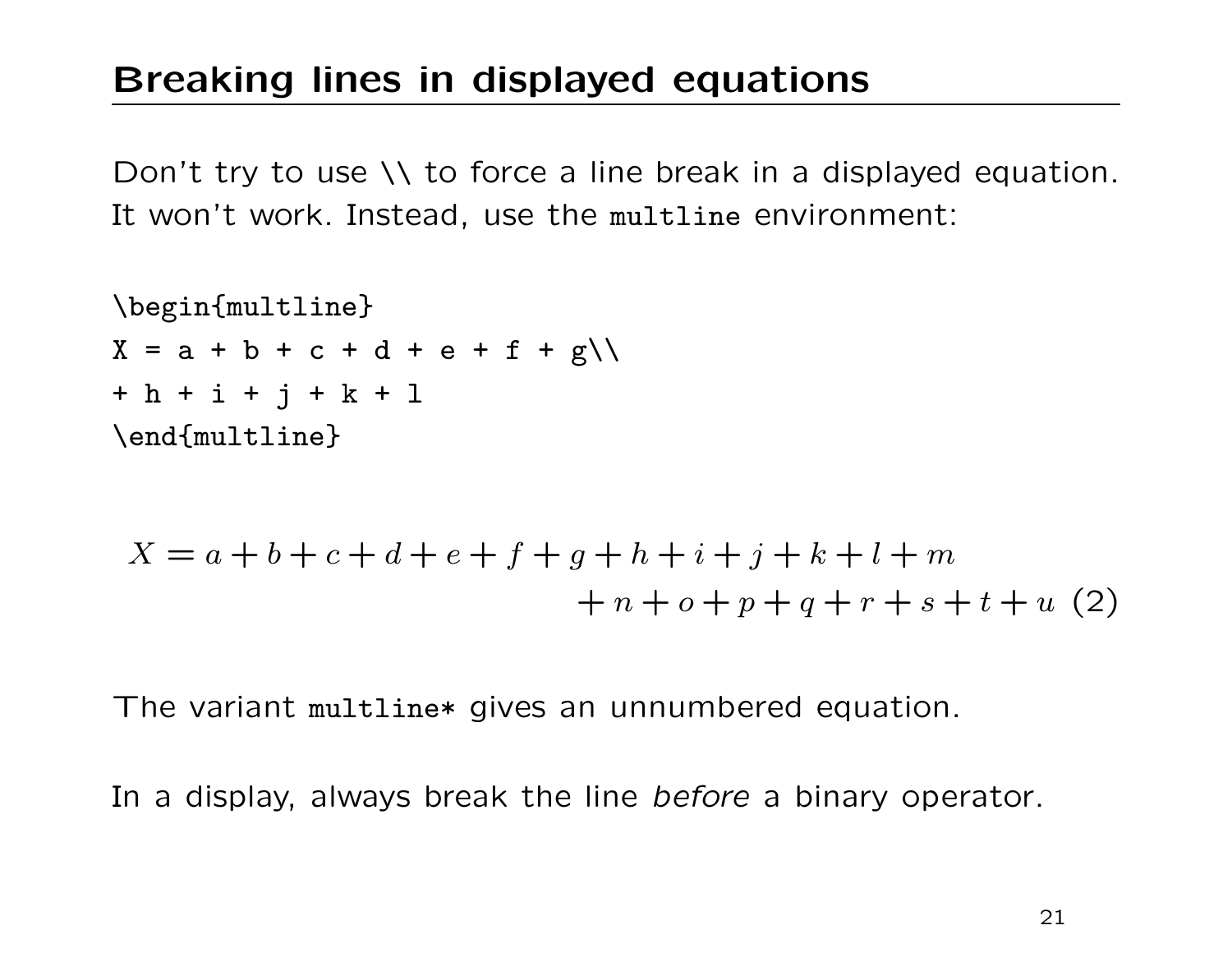More than two lines are allowed. The first is flushed left; the last is flushed right; the others are centered.

\begin{multline\*}  $X = a + b + c + d + e + f + g + h + i + j + k + l + m$  $+ n + o + p + q + r + s + t + u + v$ + w + x + y + z + 1 + 2 + 3 + 4 + 691 \end{multline\*}  $X = a + b + c + d + e + f + q + h + i + j + k + l + m$  $+ n + o + p + q + r + s + t + u + v$  $+ w + x + y + z + 1 + 2 + 3 + 4 + 691$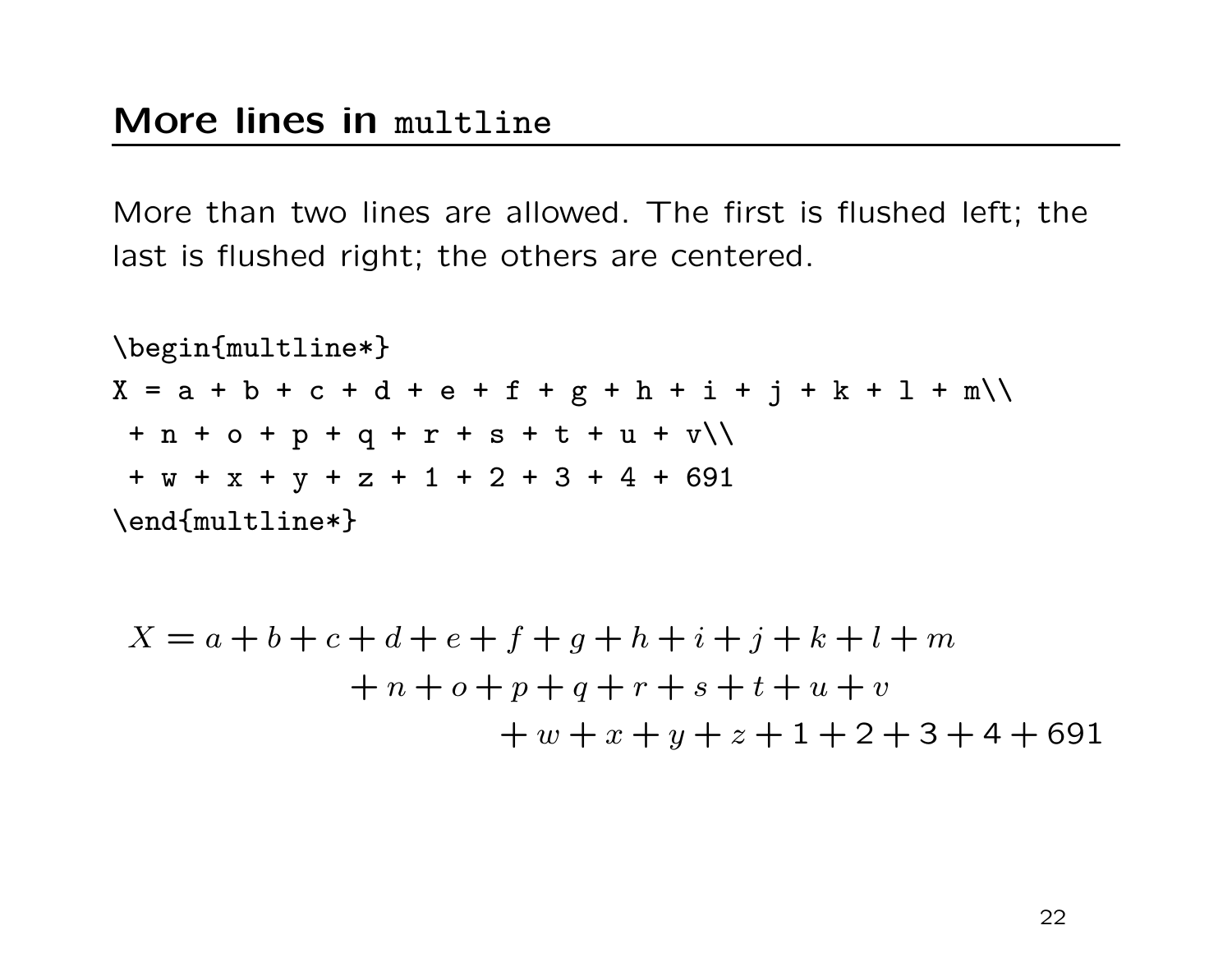#### Rejustifying multline

Put a line in \shoveleft{...} or \shoveright{...} to change the justification.

\begin{multline\*}  $X = a + b + c + d + e + f + g + h + i + j + k + l + m$  $\hbox{shoveright}$  + n + o + p + q + r + s + t + u + v} + w + x + y + z + 1 + 2 + 3 + 4 + 691 \end{multline\*}  $X = a + b + c + d + e + f + g + h + i + j + k + l + m$  $+n + o + p + q + r + s + t + u + v$ 

 $+ w + x + y + z + 1 + 2 + 3 + 4 + 691$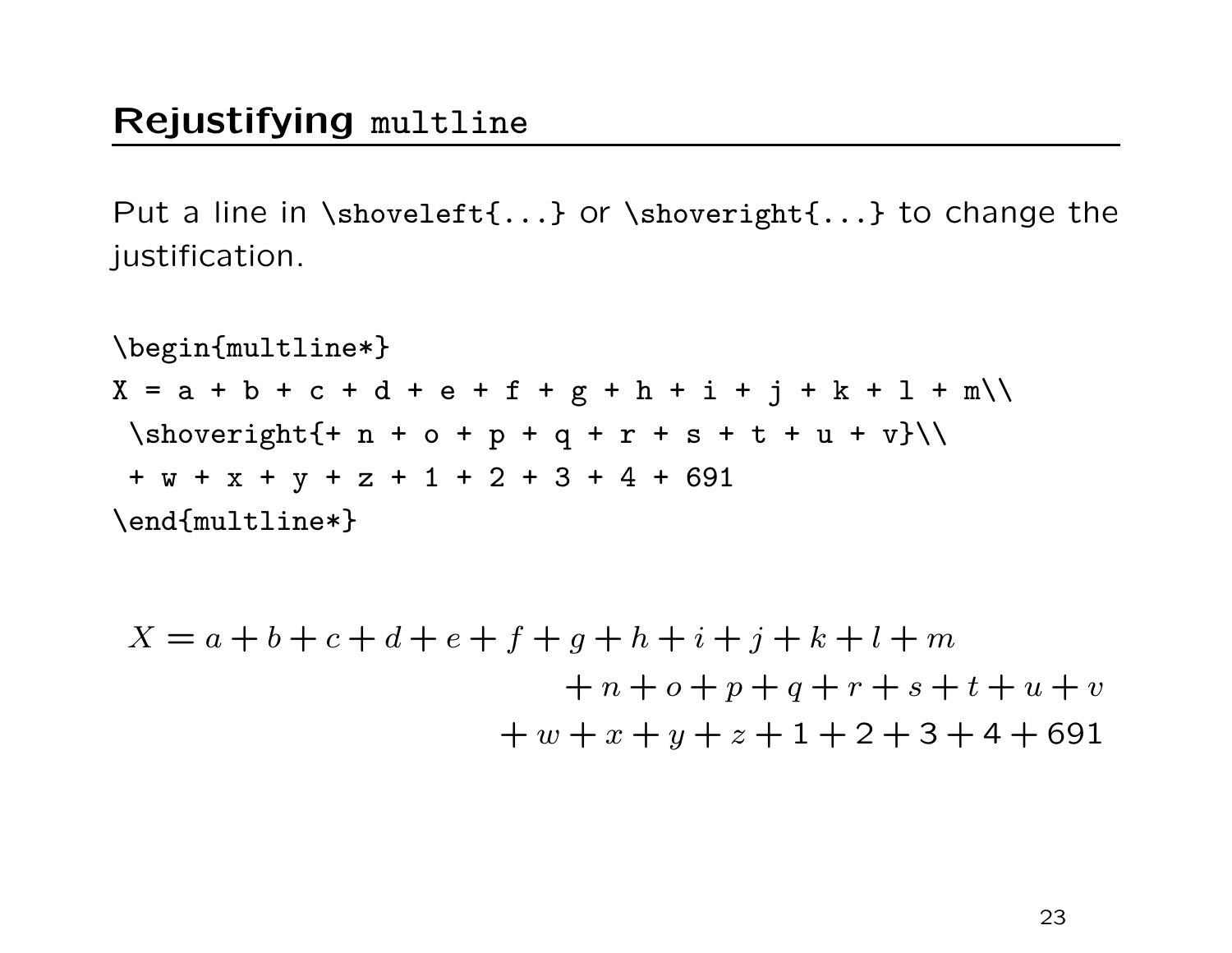You can use the gather (numbered) or gather\* (unnumbered) environments to put several equations in a display, each centered independently of the others.

```
\begin{gather}
\label{labelf} \lambdalabel{foo} x + y = z\lambda\label{labelfbar} \label{bar} a = b + c + d + e + f
\end{gather}
```

$$
x + y = z
$$
\n
$$
a = b + c + d + e + f
$$
\n(3)

But it is usually more tasteful to align your equations.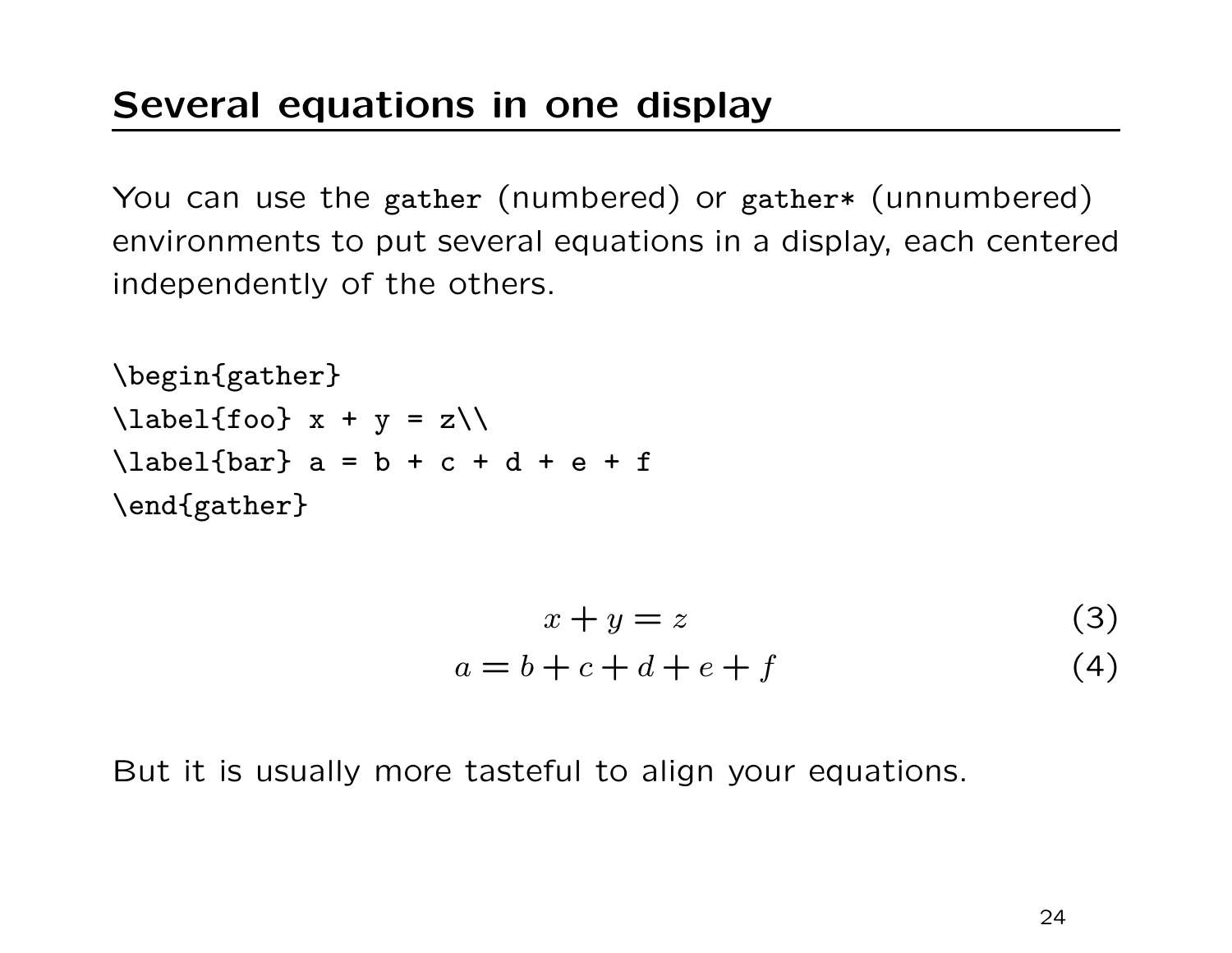### Aligned equations

To align several equations in one display, use align (numbered) or align\* (unnumbered).

\begin{align} f(x) &=  $g(x^2)\$  $a + b + c$  &=  $d + e + f$ \end{align}

$$
f(x) = g(x^2)
$$
\n(5)

$$
a+b+c=d+e+f \tag{6}
$$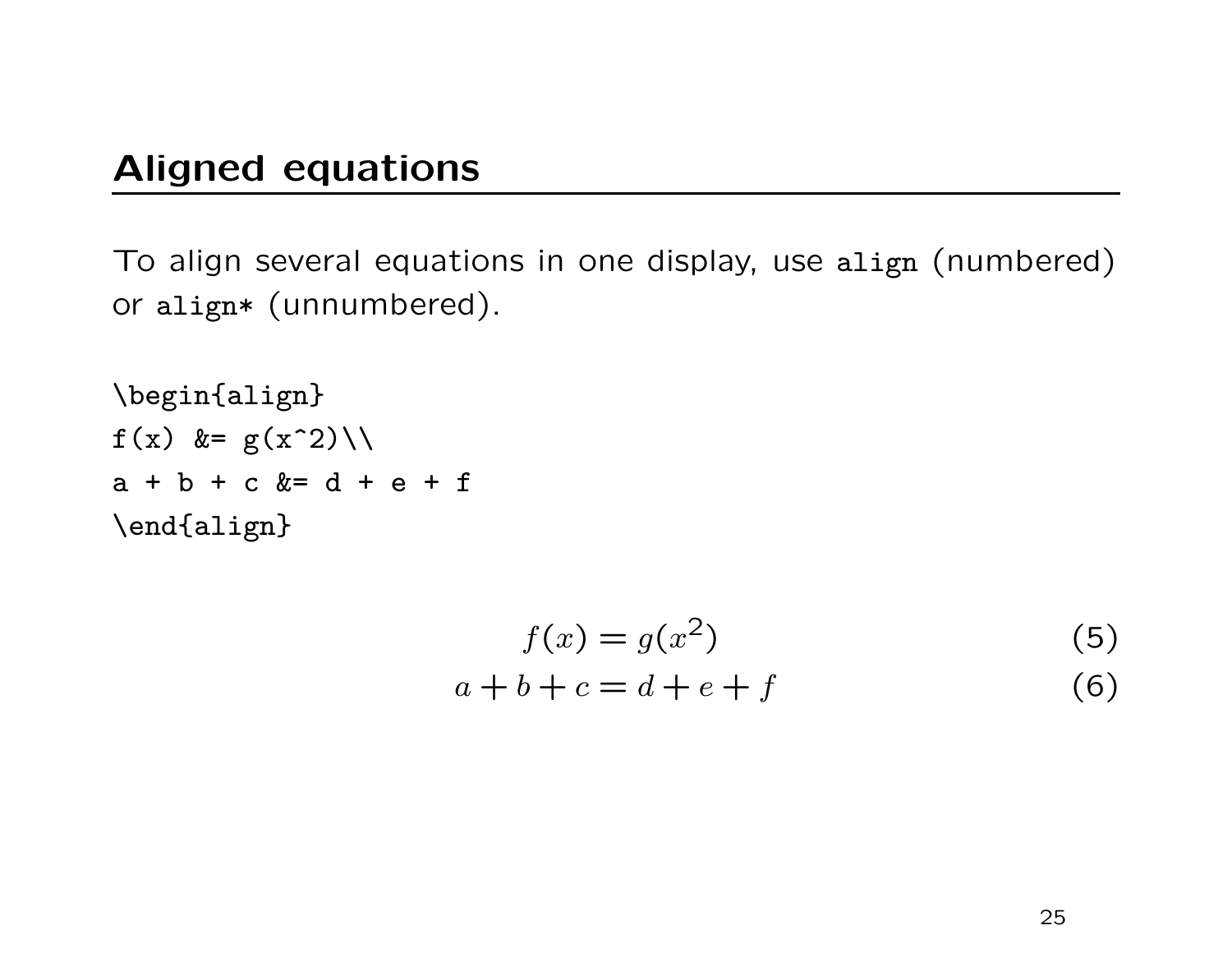#### Multicolumn align

You can have several aligned columns; use extra ampersands to separate them.

\begin{align}  $x + y & = z + w & a + b & = c + d \backslash \backslash$  $X + Y & = Z + W & A + B & = C + D$ \end{align}

$$
x + y = z + w
$$
  
\n
$$
x + Y = Z + W
$$
  
\n
$$
a + b = c + d
$$
  
\n
$$
A + B = C + D
$$
  
\n(7)  
\n(8)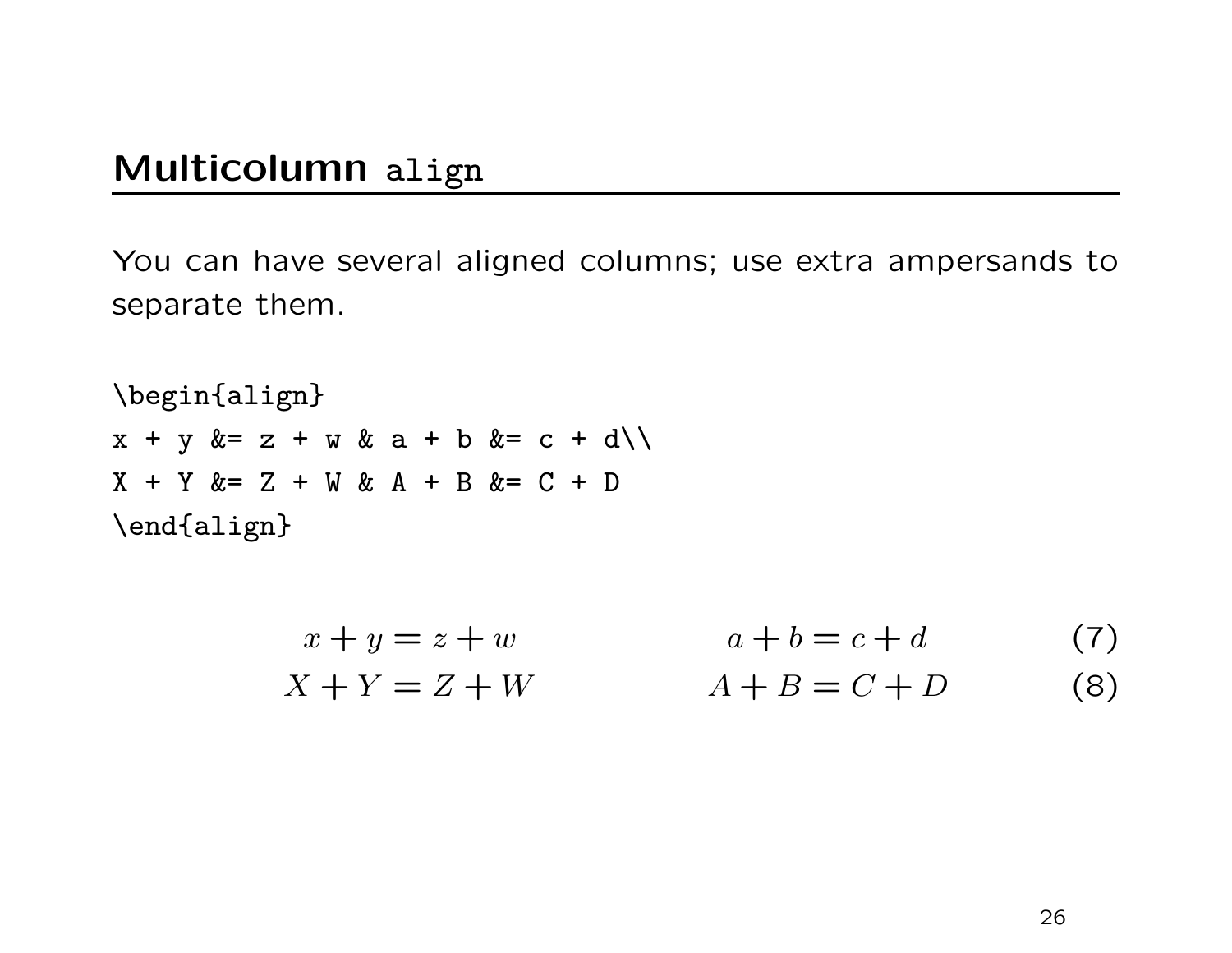# Align: making only some lines numbered

Option 1: Use \begin{align} with \notag just before the \\ on the lines you do not want numbered.

Option 2: Use \begin{align\*} with \tag{} just before the \\ on the lines you do want numbered.

```
\begin{align*}
x+1 &= 18 \\
x &= 17 \tag{1}\label{result}
\end{align*}
We can see from \eqref{result} that\ldots
```

$$
x + 1 = 18
$$

$$
x = 17
$$
 (1)

We can see from  $(1)$  that...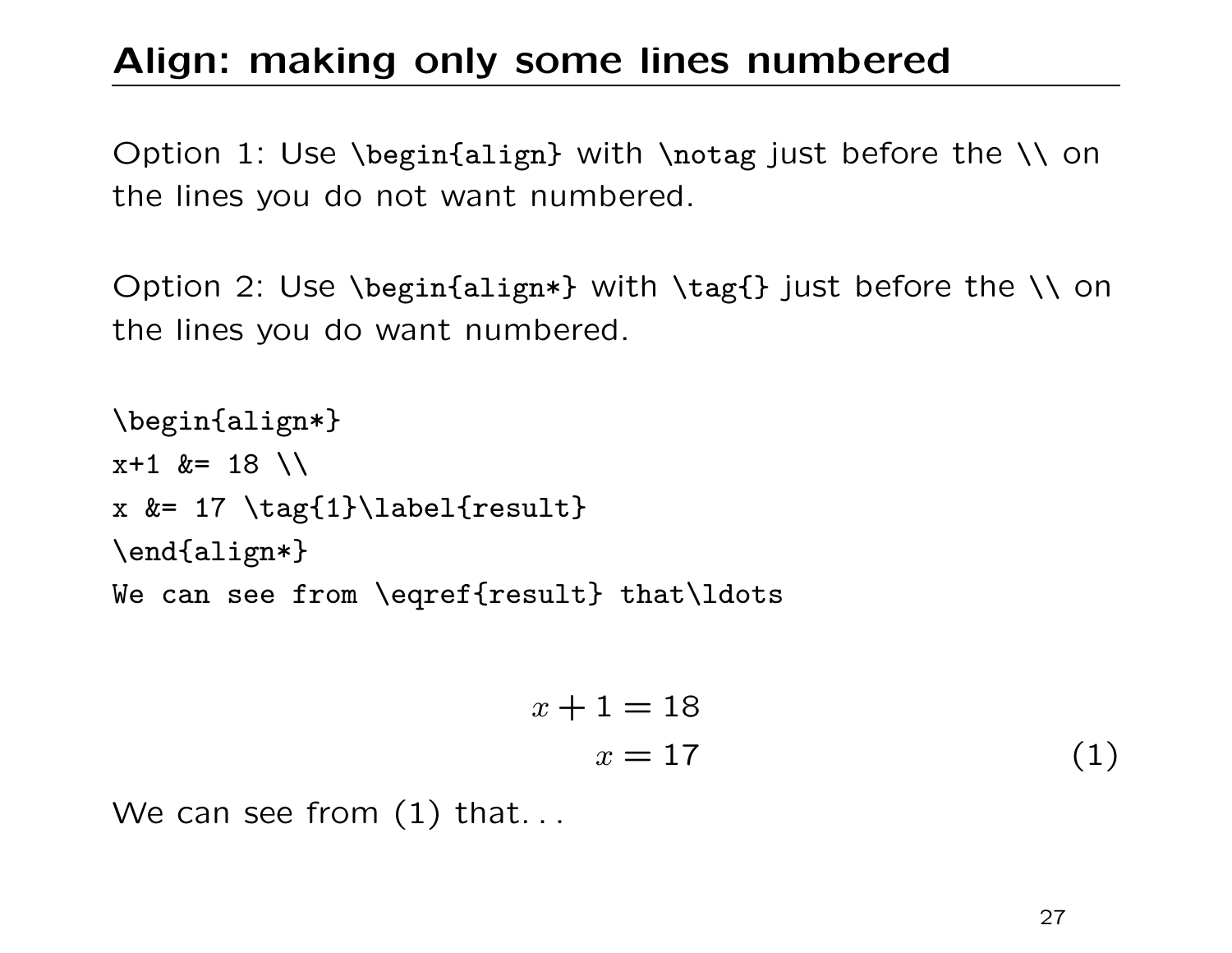#### Cases constructions

```
\begin{equation}
F_{n} = \begin{cases}0 & \text{if \text{sn} = 0\;}\\
  1 & \text{if \text{sn} = 1\;}\\
  F_{n} - 1 + F_{n} - 2 & \text{if $n > 0$.}
\end{cases}
\end{equation}
```

$$
F_n = \begin{cases} 0 & \text{if } n = 0; \\ 1 & \text{if } n = 1; \\ F_{n-1} + F_{n-2} & \text{if } n > 1. \end{cases}
$$
 (9)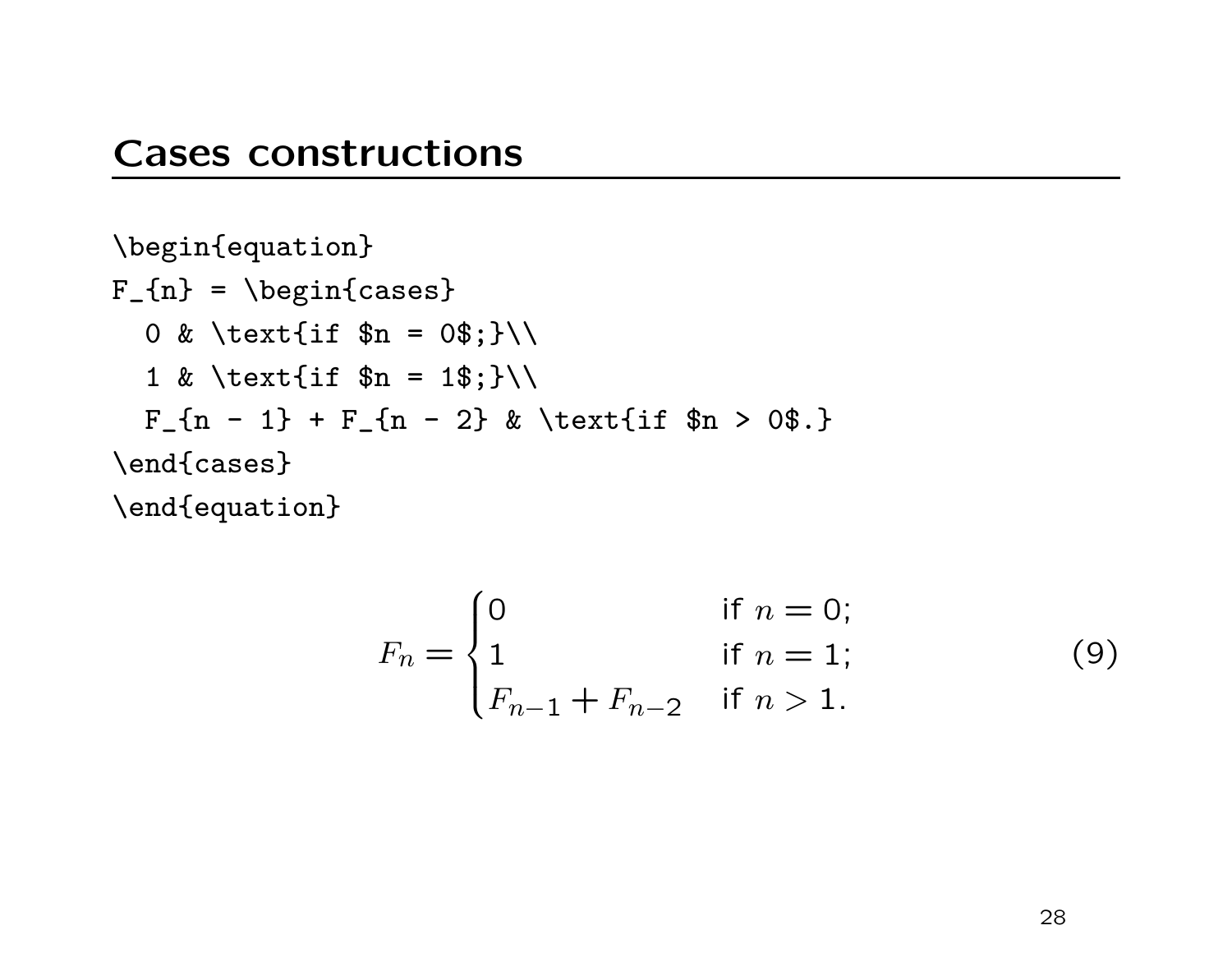\[ \begin{pmatrix} 2 & 3 & 4\\ 5 & 6 & 7\\ 8 & 9 & 10 \end{pmatrix} v = 0 \]

$$
\begin{pmatrix} 2 & 3 & 4 \\ 5 & 6 & 7 \\ 8 & 9 & 10 \end{pmatrix} v = 0
$$

For square brackets use bmatrix. For single or double vertical lines use vmatrix or Vmatrix respectively.

For small matrices in running text like  $\left(\frac{2}{4}\frac{3}{5}\right)$ :

```
$\bigl( \begin{smallmatrix} 2 & 3 \\
4 & 5 \end{smallmatrix} \bigr)$
```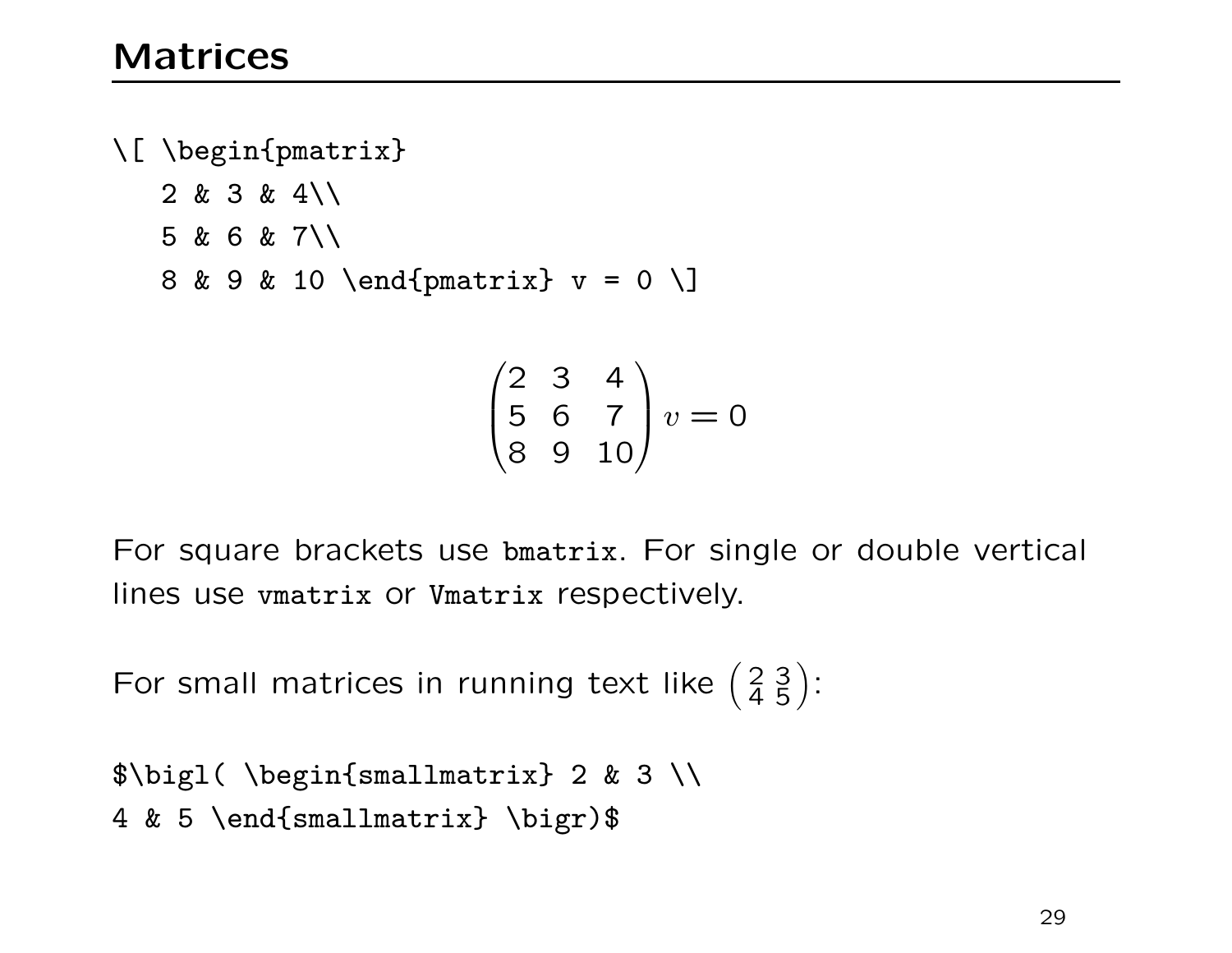\substack lets you stack expressions in subscripts.

\[ \min\_{\substack{ x \in S \\ x \ge 20 }} f(x) \]

min x∈S  $x\geq 20$  $f(x)$ 

 $\lceil$  \sum\_{\substack{ a + b + c = 20 \\ a,b,c \ge 0 \\ a + 2b \ge 5 }} abc \]

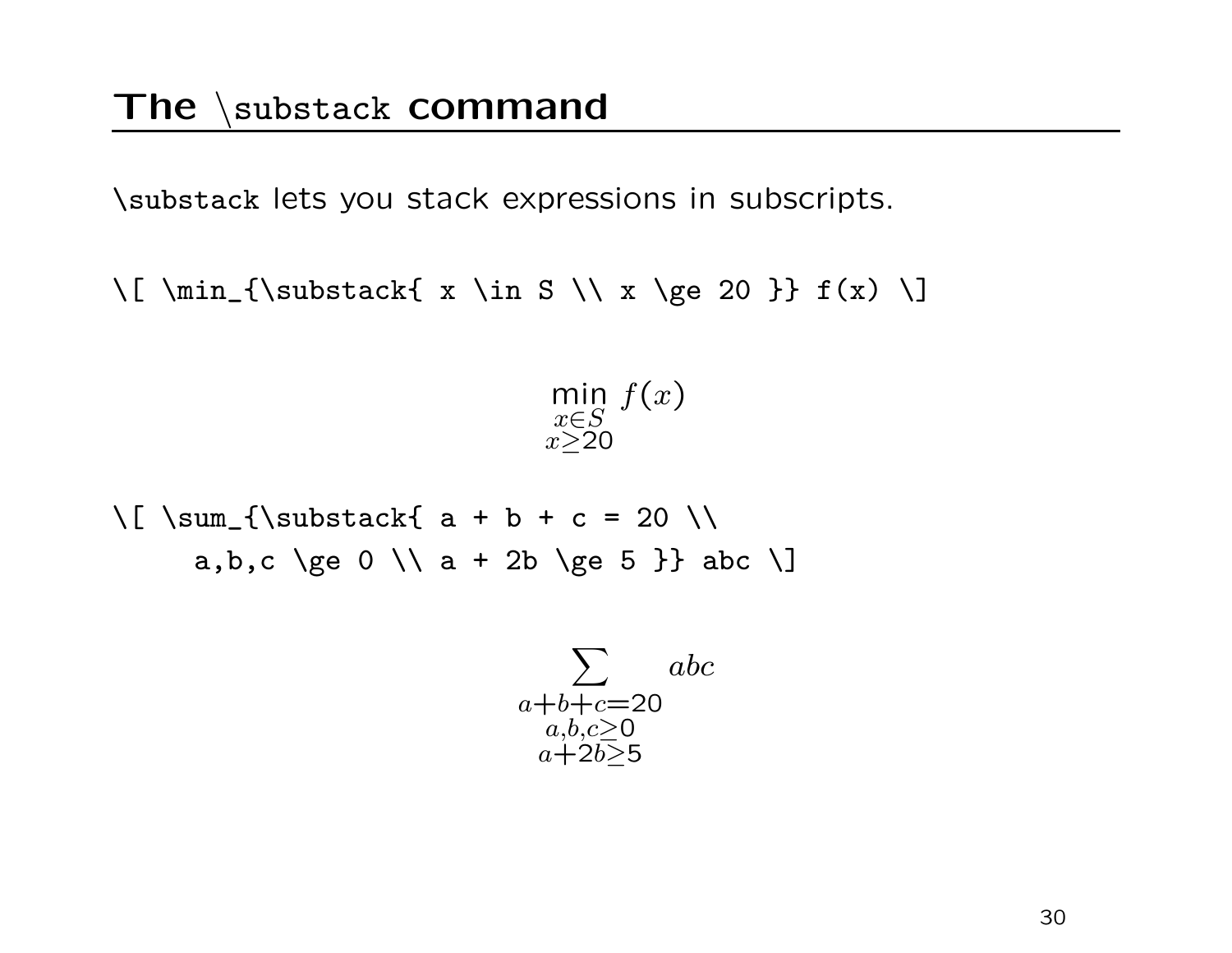# Part III: the fine points of looking good

- Math in text
- Dots
- Big delimiters
- Spacing tricks
- Common ugly constructions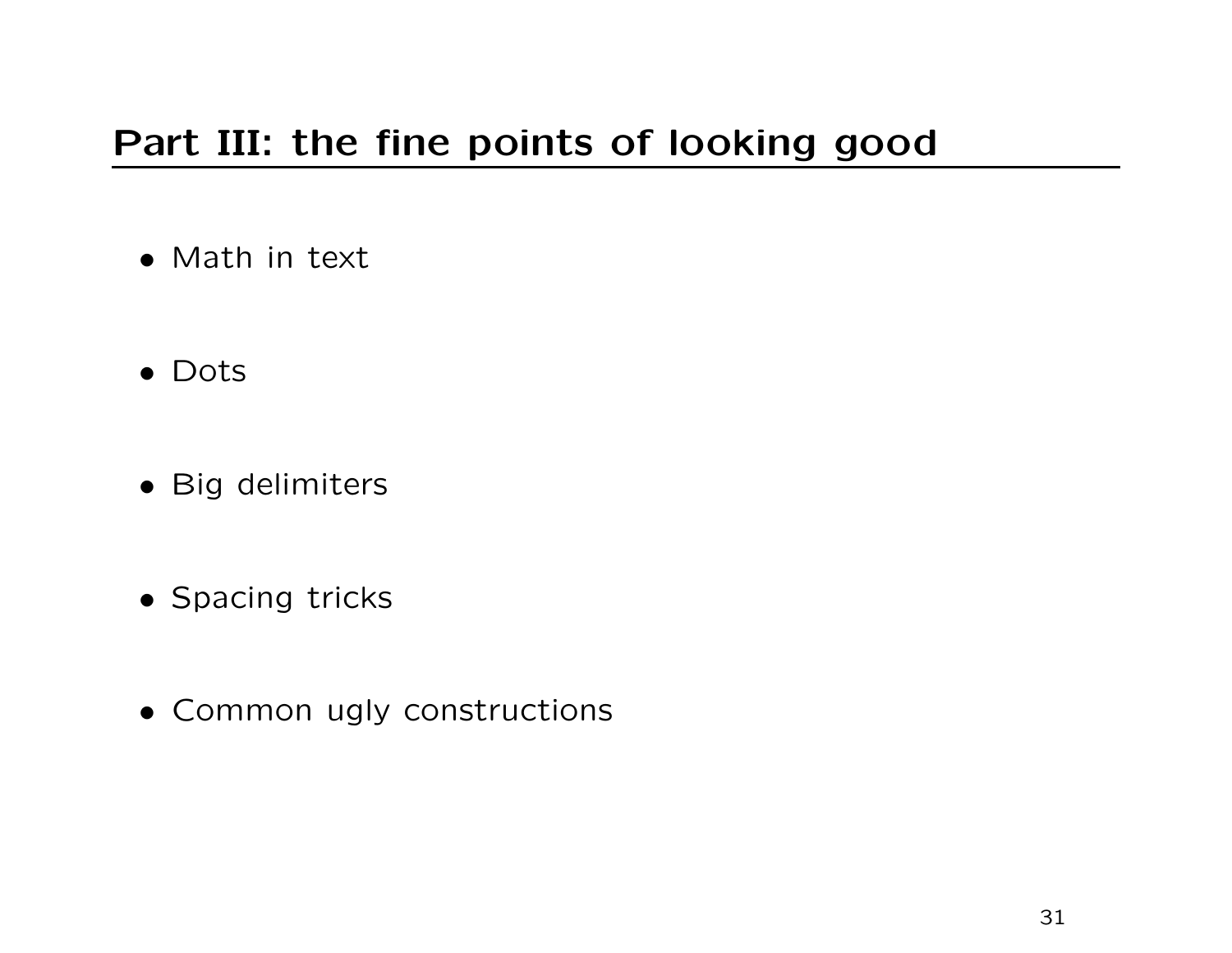#### Putting it all in math mode

#### A common mistake:

We see that \$x\$ \$+\$ \$y\$ \$=\$ \$z\$ \$+\$ \$23\$.

We see that  $x + y = z + 23$ .

Put the entire equation or expression in math mode:

We see that  $x + y = z + 23$ .

We see that  $x + y = z + 23$ .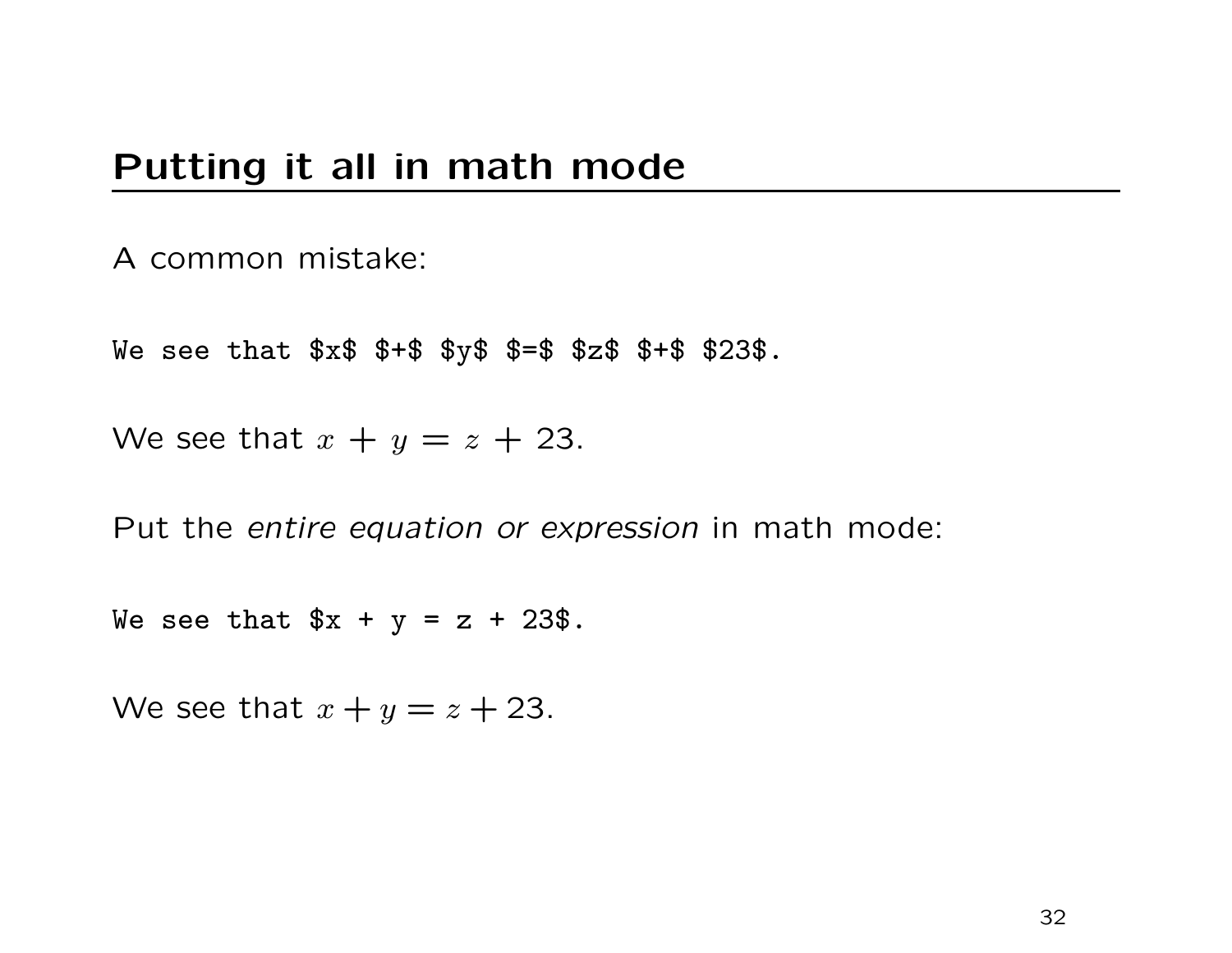In text math mode, commas and periods that are part of the sentence should be outside math mode:

Because  $f(a,b) = 0$ \$, it follows that  $f(2a, b-a) = 4$ \$.

Because  $f(a, b) = 0$ , it follows that  $f(2a, b - a) = 4$ .

In *display math mode*, there should (usually) be a comma, semicolon, or period inside the display.

We find therefore that  $\{ x^{n} + y^{n} \ne 2^{n} \}$ .  $\}$ 

We find therefore that

$$
x^n + y^n \neq z^n.
$$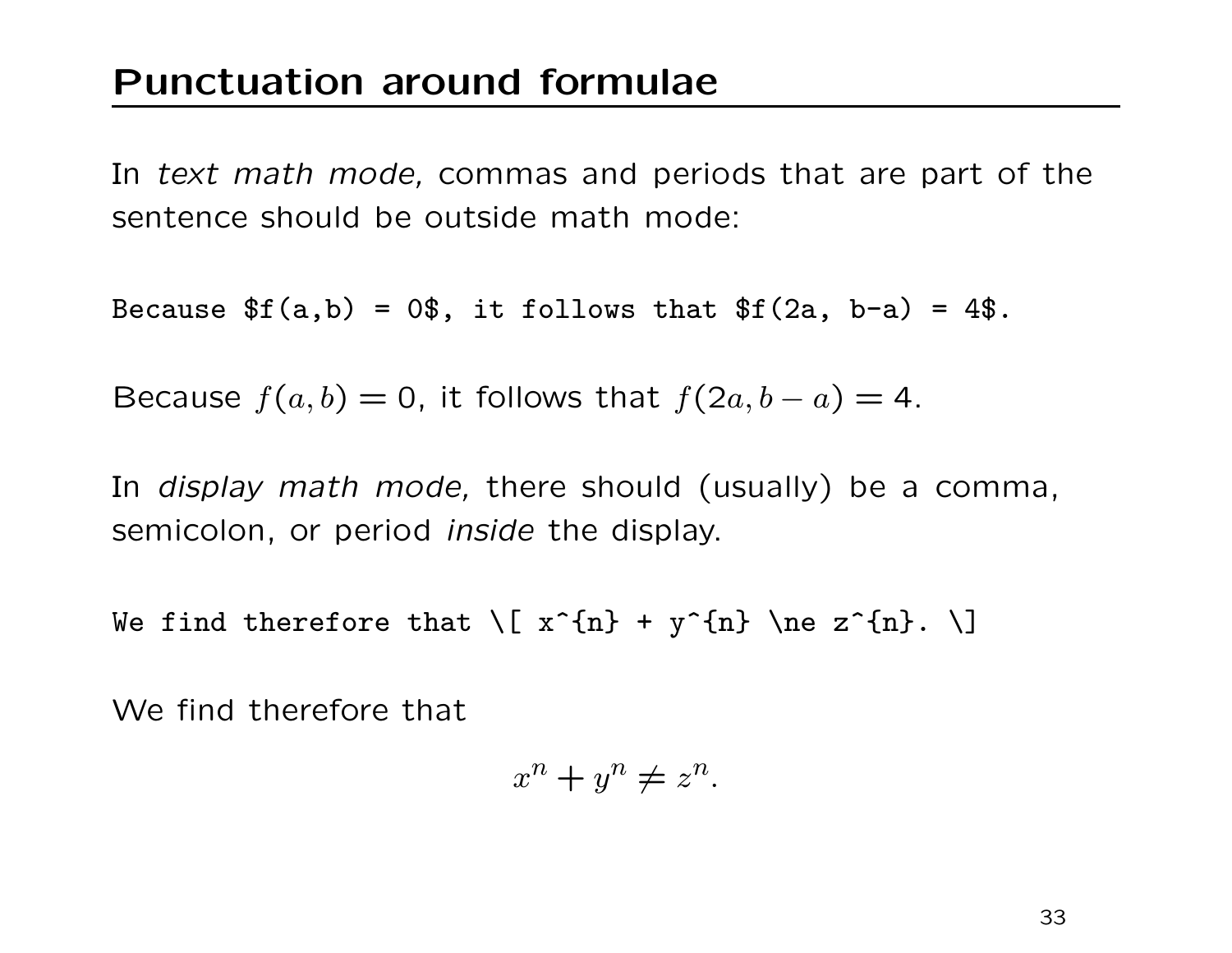The AMS packages have introduced convenient abbreviations for different kinds of dots in math mode. This is a good idea, since then it is possible to change all of the style consistently throughout a document by adding a single line to the preamble (instead of doing a search and replace potentially across several files). Here they are:

- \dotsc for dots with commas, as in \$a\_1, \dotsc, a\_n\$ for  $a_1, \ldots, a_n;$
- \dotsm for dots with multiplication, as in \$1 \cdot 2 \dotsm n\$ for  $1 \cdot 2 \cdots n$ :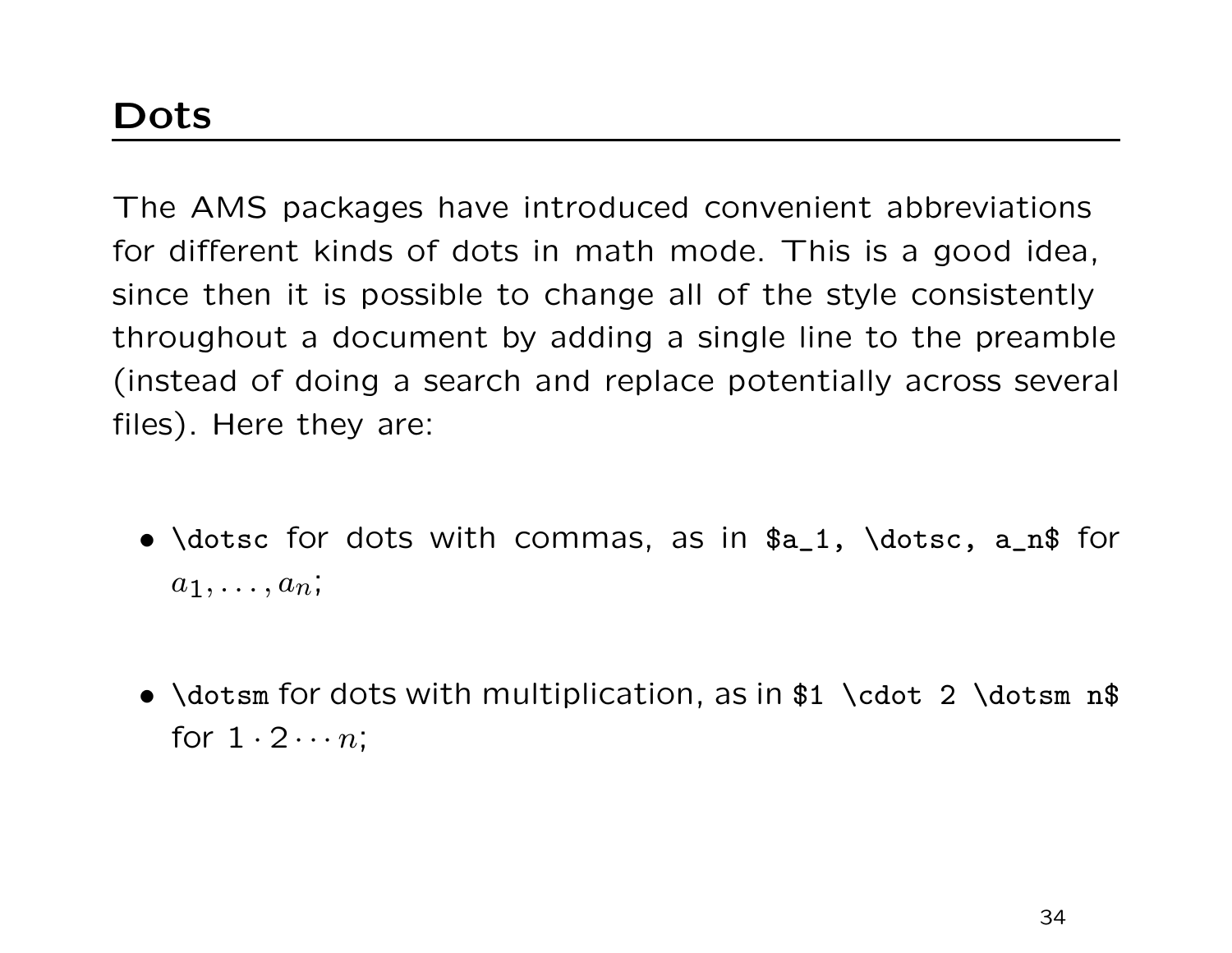#### More dots

- \dotsb for dots with binary operators or relations, as in  $$1 + \dots + n;$
- \dotsi for dots with integrals, as in \[ \int\_A \int\_B \dotsi \int\_Z \] for

$$
\int_A \int_B \cdots \int_Z;
$$

• \dotso for "other."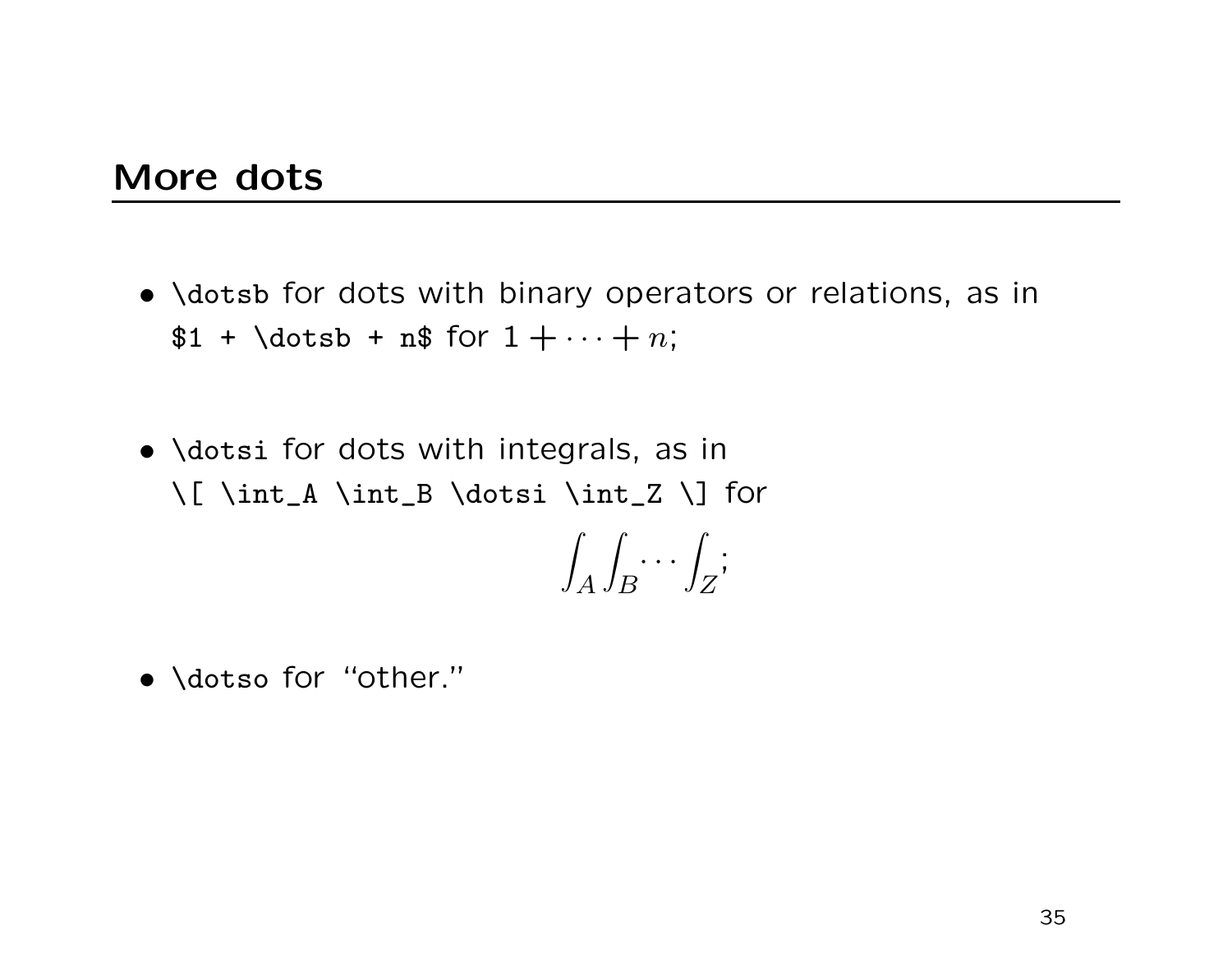#### Even more dots

- In text mode just use \dots; it'll make something like this. . .
- To force low horizontal dots in math mode, use \ldots.
- To force centered horizontal dots in math mode, use \cdots.
- In matrices with rows or columns left out, you may need \vdots (:) and \ddots  $(\cdots)$  as well.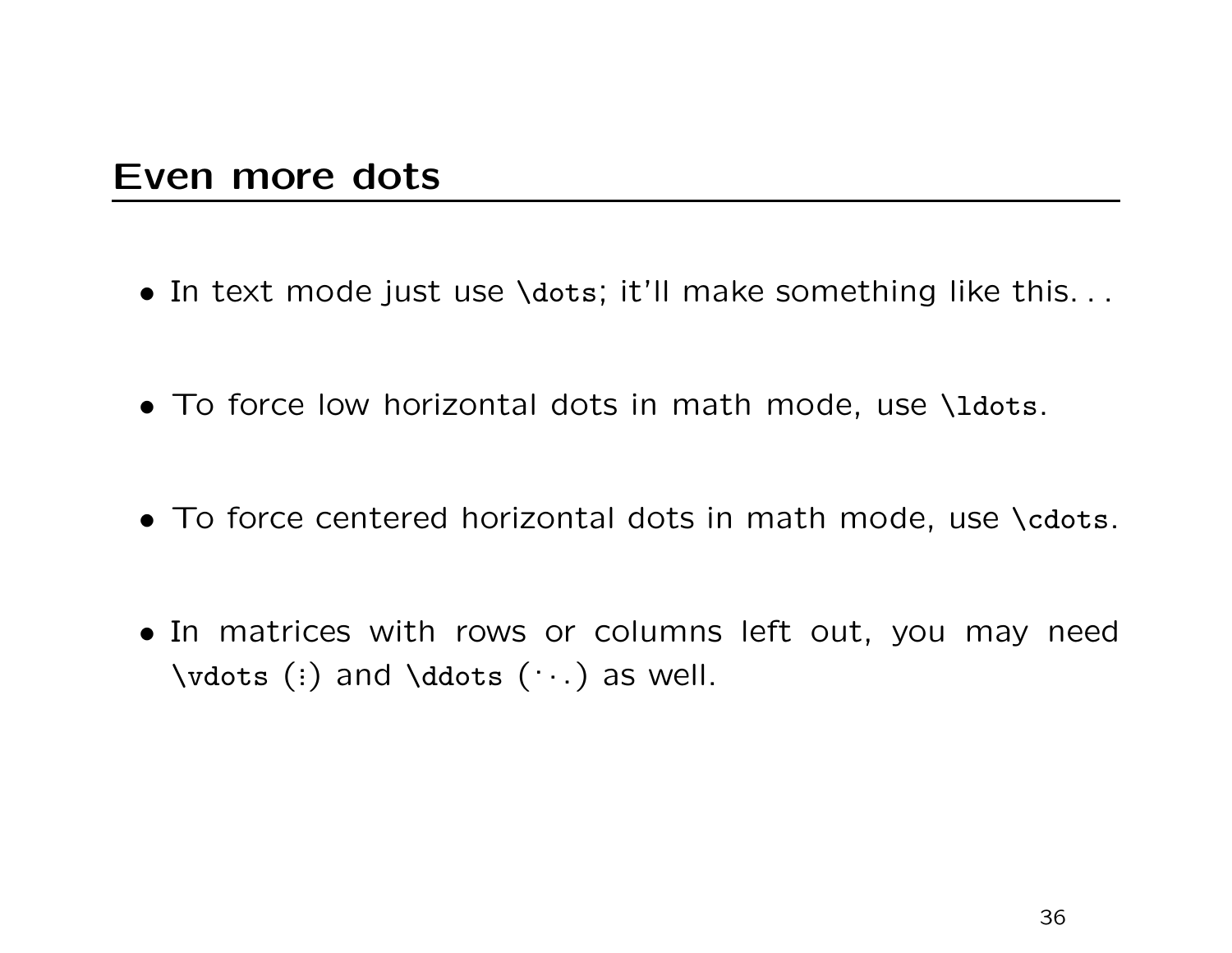#### Dots in a matrix

```
\[ \begin{matrix}
a_{11} & \cdots & a_{1n} \\
\vdots & \ddots & \vdots \\
a_{n} a<sub>-</sub>{n1} & \cdots & a<sub>-</sub>{nn}
\end{matrix} \]
```
 $a_{11} \cdots a_{1n}$ ... ... ...  $a_{n1} \cdots a_{nn}$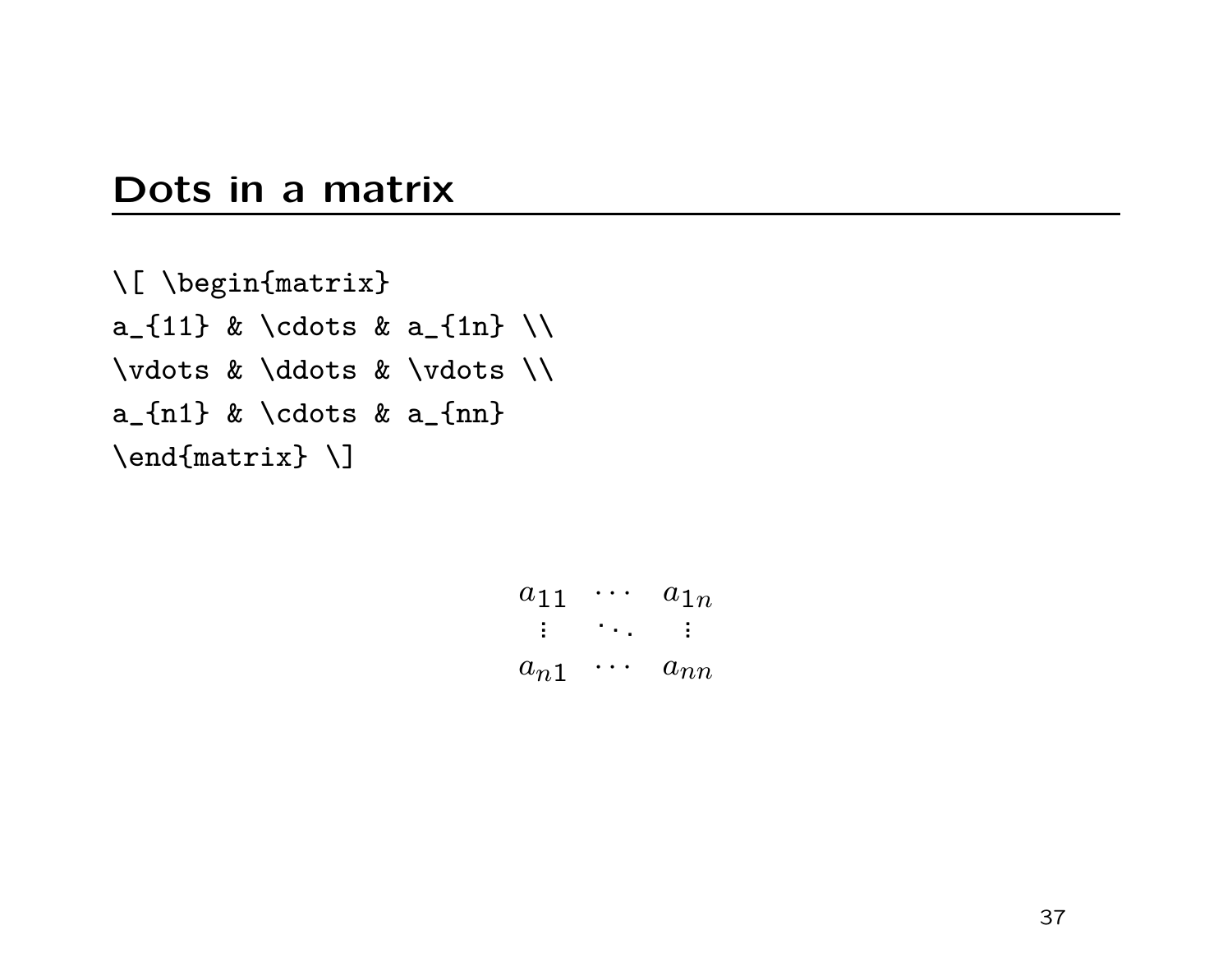# Delimiter height, part 1: automatic expansion

Using \left and \right in front of delimiters (parentheses, brackets, etc.) makes them expand to enclose a tall expression (fraction, sum, integral, etc.).

Thus 
$$
\left(\frac{x^2}{y^2}\right)
$$
.

By contrast 
$$
\sqrt{\frac{2}{x^2}}
$$
 (frac{x^2}{y^2}) $\sqrt{\frac{x^2}{y^2}}$ .

\left and \right must be properly nested.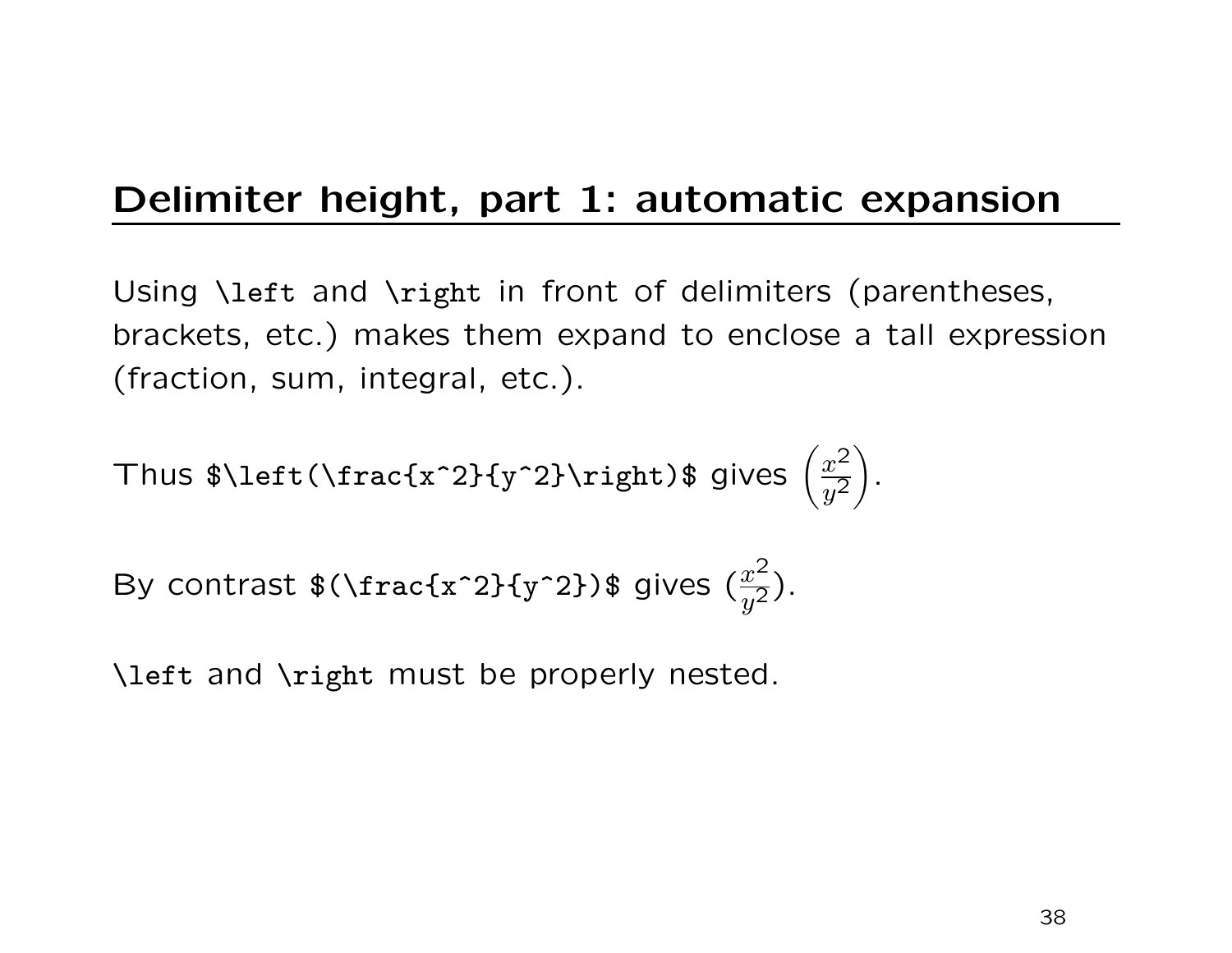# Delimiter height, part 2: doing it yourself

You can (and sometimes should) choose the size yourself:



These need not be properly nested (so be careful).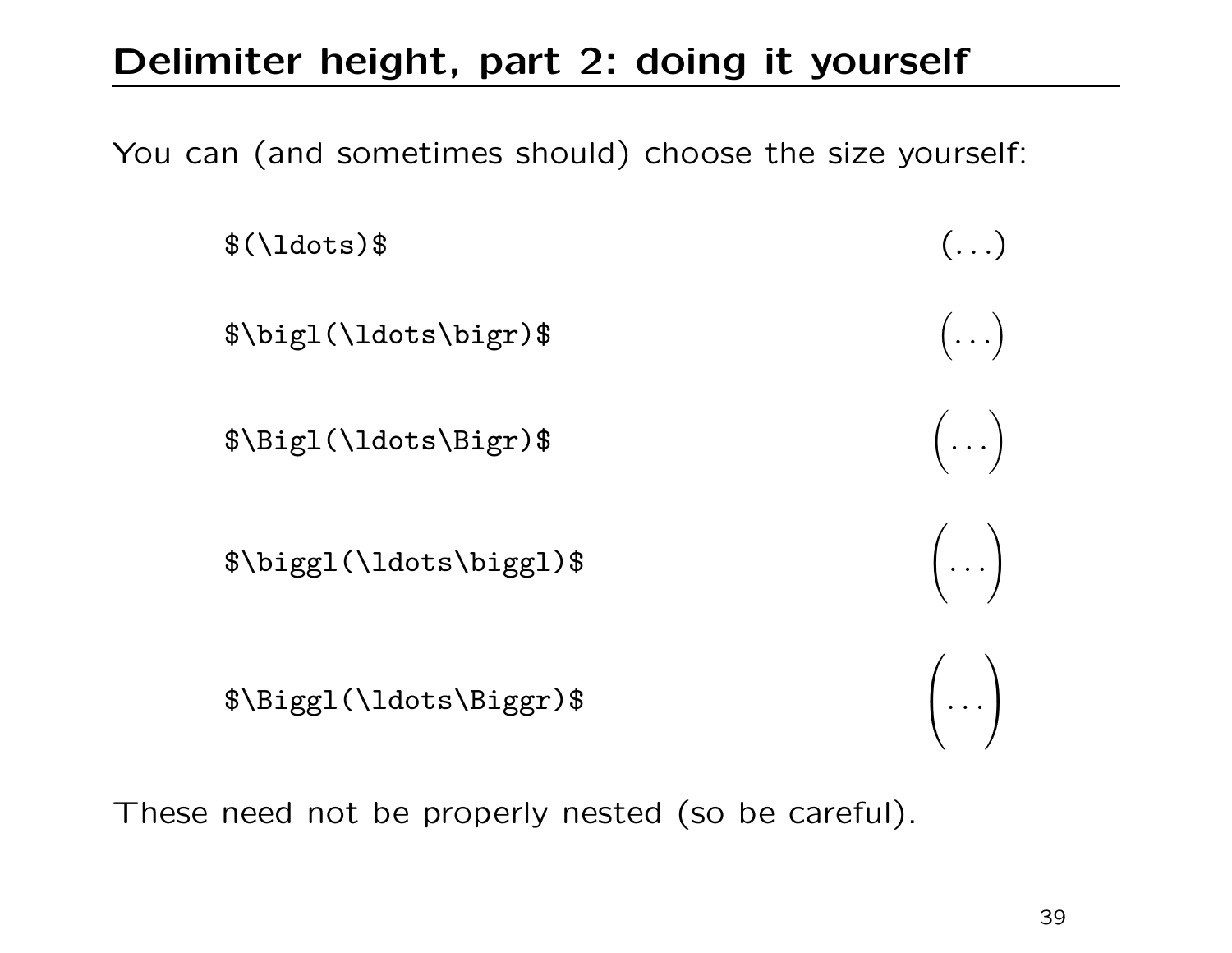### Delimiter height, part 3: examples

 $f\big\{\big\}(x + 1)^{4} + 1\big\}$ 

 $f((x+1)^4+1)$ 

 $\big\{\begin{array}{ccc} \sum_{n\geq 1} a_{n} & n^{-1-s}\big\} \end{array} \right\}$ 

$$
\left(\sum_{n\geq 1} a_n n^{-s}\right)^2
$$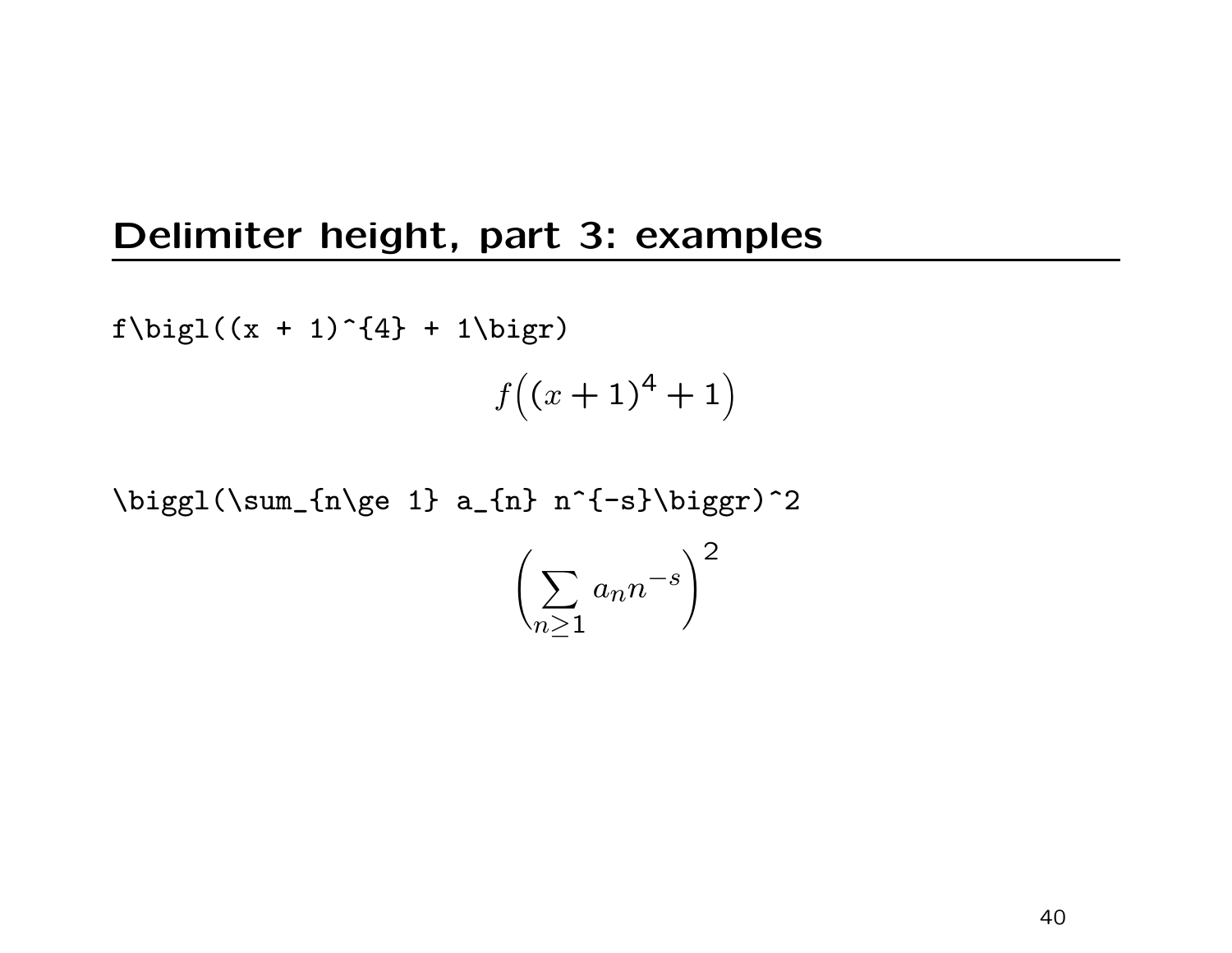Normally  $\text{LAT} \neq X$  puts tasteful amounts of whitespace into expressions without your help. In certain situations, though, you can make formulae look neater by adding or deleting space.

- $\bullet \setminus$ , thin space (\$a\,b\$ is  $a b$ )
- $\vee$ ! thin backspace (\$a $\vee$ !b\$ is  $ab$ )

Example. The code  $x^2_{n}$  (n)/n!\$ gives  $x^n/n!$ , with an apparent gap between the exponent and slash. Better is  $x^{(n)}\$ !/n!\$, which gives  $x^n/n!$ .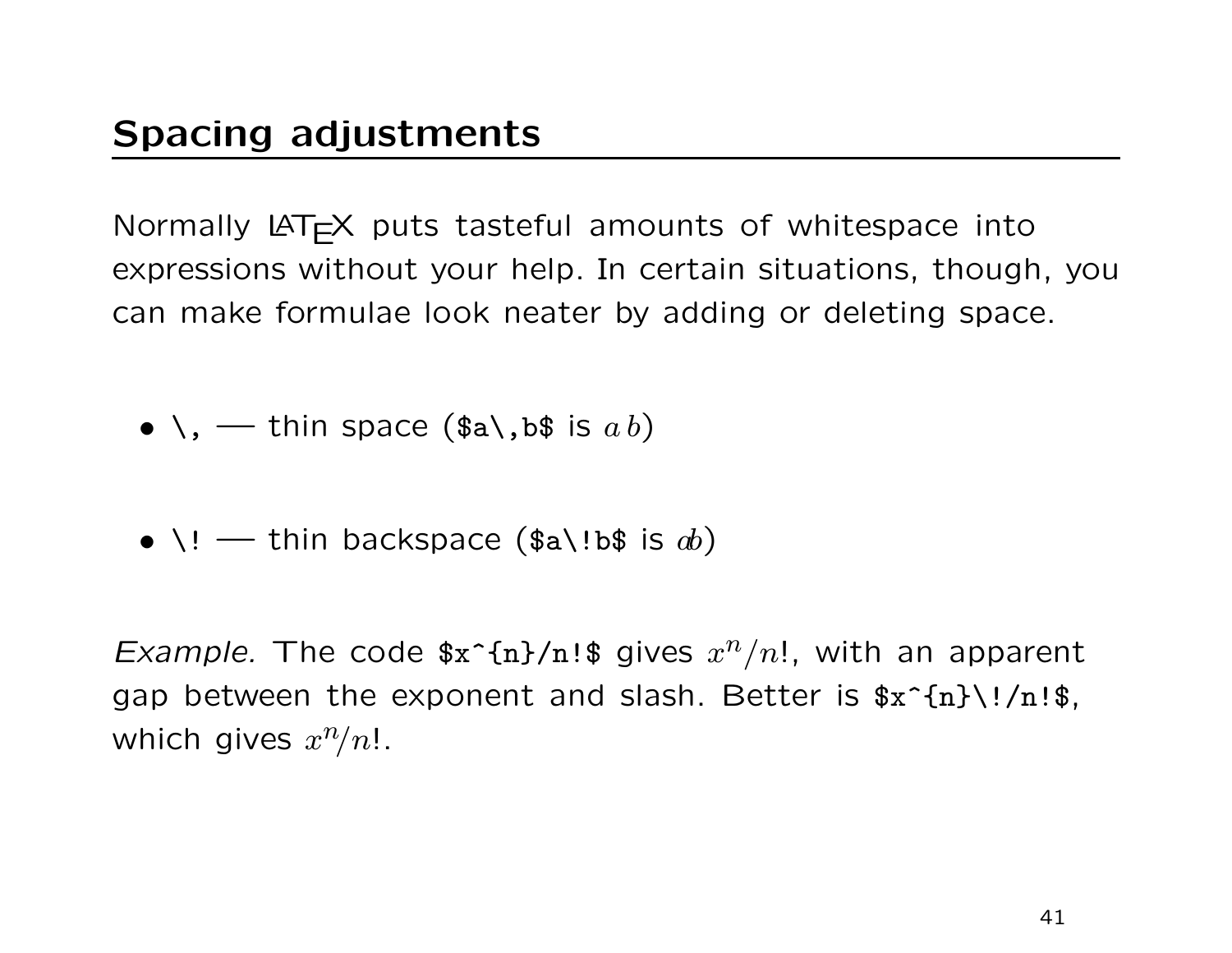## Spacing adjustments in integrals

Multiple integrals sometimes look bad without a bit of backspacing  $( \n\cdot \cdot )$ . A thin space  $( \cdot , )$  before a differential is often tasteful.

 $\lceil \int_{0}^{2\pi}$  $\int_{0}^{{\infty} {\int f(t)} e^{-r^2}r\,dr\,d\theta = \pi \$ 

$$
\int_0^{2\pi} \int_0^{\infty} e^{-r^2} r \, dr \, d\theta = \pi
$$